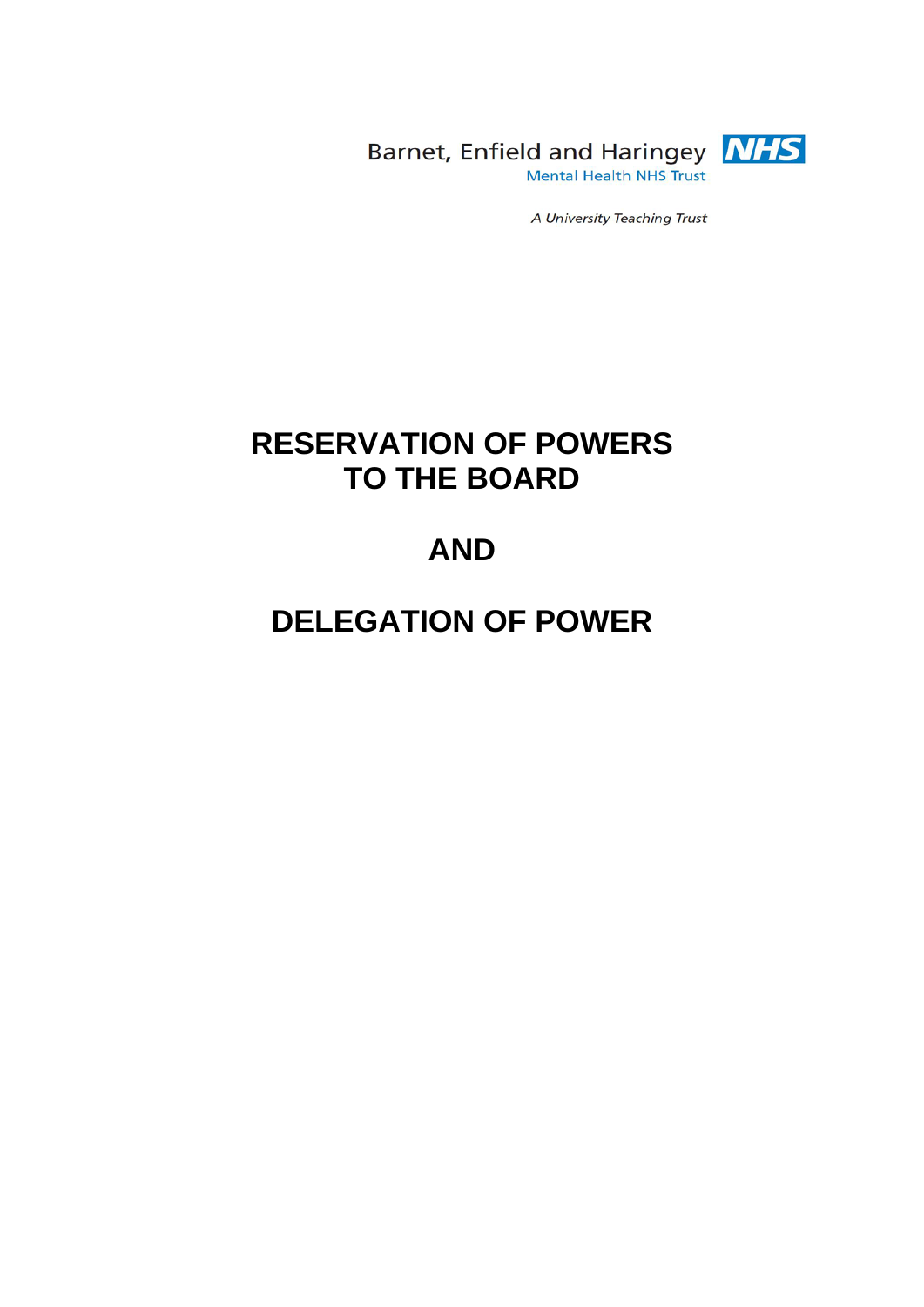### **Version Control**

| Policy Lead/Author & Position:  | Martin Davies, Head of Financial Assurance     |
|---------------------------------|------------------------------------------------|
| Responsible Directorate:        | Corporate                                      |
| <b>Replacing Document:</b>      | Reservation of Powers to the Board and         |
|                                 | Delegation of Powers approved at Board meeting |
|                                 | held on 11 November 2019                       |
| Approving Committee / Group:    | <b>Audit Committee</b>                         |
| Date Approved/Ratified:         | 16 November 2020                               |
| Ratified by:                    | <b>Trust Board</b>                             |
| <b>Previous Reviewed Dates:</b> | 16 September 2014, 16 November 2015, 14        |
|                                 | November 2016, 13 November 2017, 12            |
|                                 | November 2018, 11 November 2019                |
| Date of Next Review:            | November 2021                                  |

This version of the Trust's Reservation of Powers to the Board and Delegation of Powers incorporates amendments approved at the following meetings.

| Version | Date     | Author                    | Meeting                |
|---------|----------|---------------------------|------------------------|
| 2010    |          |                           | <b>Audit Committee</b> |
| 2011    | 04.10.11 | Alex Manu                 | <b>Audit Committee</b> |
| 2012    | 16.10.12 | Alex Manu                 | <b>Audit Committee</b> |
| 2013    | 14.01.14 | <b>Martin Davies</b>      | <b>Audit Committee</b> |
| 2014    | 16.09.14 | <b>Martin Davies</b>      | <b>Audit Committee</b> |
| 2014    | 29.09.14 | <b>Martin Davies</b>      | <b>Trust Board</b>     |
| 2015    | 03.11.15 | <b>Martin Davies</b>      | <b>Audit Committee</b> |
| 2015    | 16.11.15 | Martin Davies / Barry Ray | <b>Trust Board</b>     |
| 2016    | 18.07.16 | <b>Martin Davies</b>      | <b>Trust Board</b>     |
| 2016    | 14.11.16 | <b>Martin Davies</b>      | <b>Audit Committee</b> |
| 2016    | 28.11.16 | <b>Martin Davies</b>      | <b>Trust Board</b>     |
| 2017    | 13.11.16 | <b>Martin Davies</b>      | <b>Audit Committee</b> |
| 2017    | 27.11.17 | <b>Martin Davies</b>      | <b>Trust Board</b>     |
| 2018    | 12.11.18 | <b>Martin Davies</b>      | <b>Audit Committee</b> |
| 2018    | 26.11.18 | <b>Martin Davies</b>      | <b>Trust Board</b>     |
| 2019    | 11.11.19 | Nina van Markwijk         | <b>Audit Committee</b> |
| 2019    | 25.11.19 | Nina Van Markwijk         | <b>Trust Board</b>     |
| 2020    | 16.11.20 | <b>Martin Davies</b>      | <b>Audit Committee</b> |

The Trust's Reservation of Powers to the Board and Delegation of Powers are maintained by the Head of Financial Assurance on behalf of the Trust Board. Enquiries regarding the interpretation of these Reservation of Powers to the Board and Delegation of Powers should be directed to the Head of Financial Assurance in the first instance.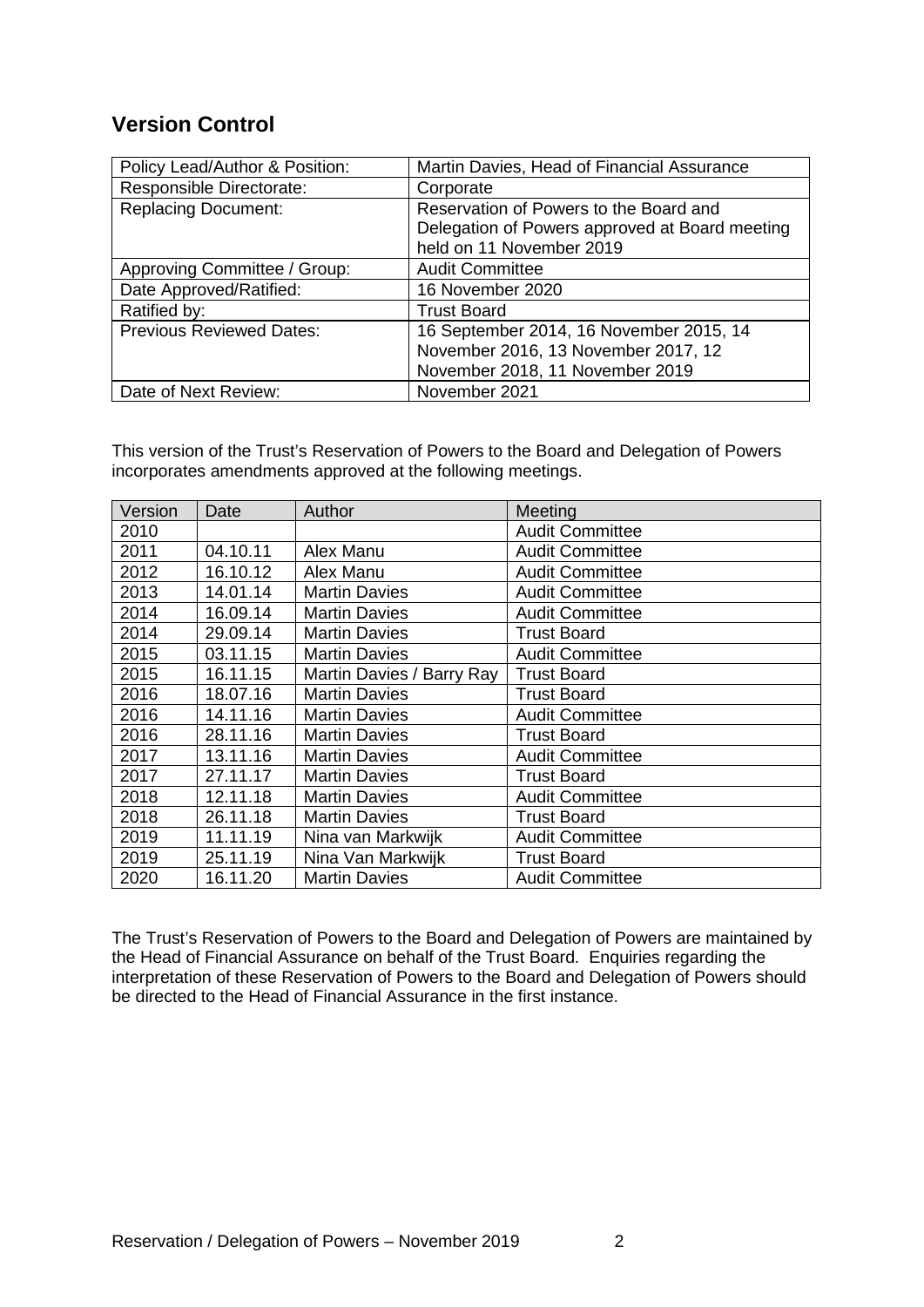## **Table of Contents Page**

| 2.   |                                                                    |  |
|------|--------------------------------------------------------------------|--|
| 3.   |                                                                    |  |
|      |                                                                    |  |
|      | 3.2                                                                |  |
| 4.   |                                                                    |  |
| 5.   |                                                                    |  |
| 5.1  |                                                                    |  |
| 5.2. | Scheme of Delegation Implied by Standing Financial Instructions 13 |  |
|      |                                                                    |  |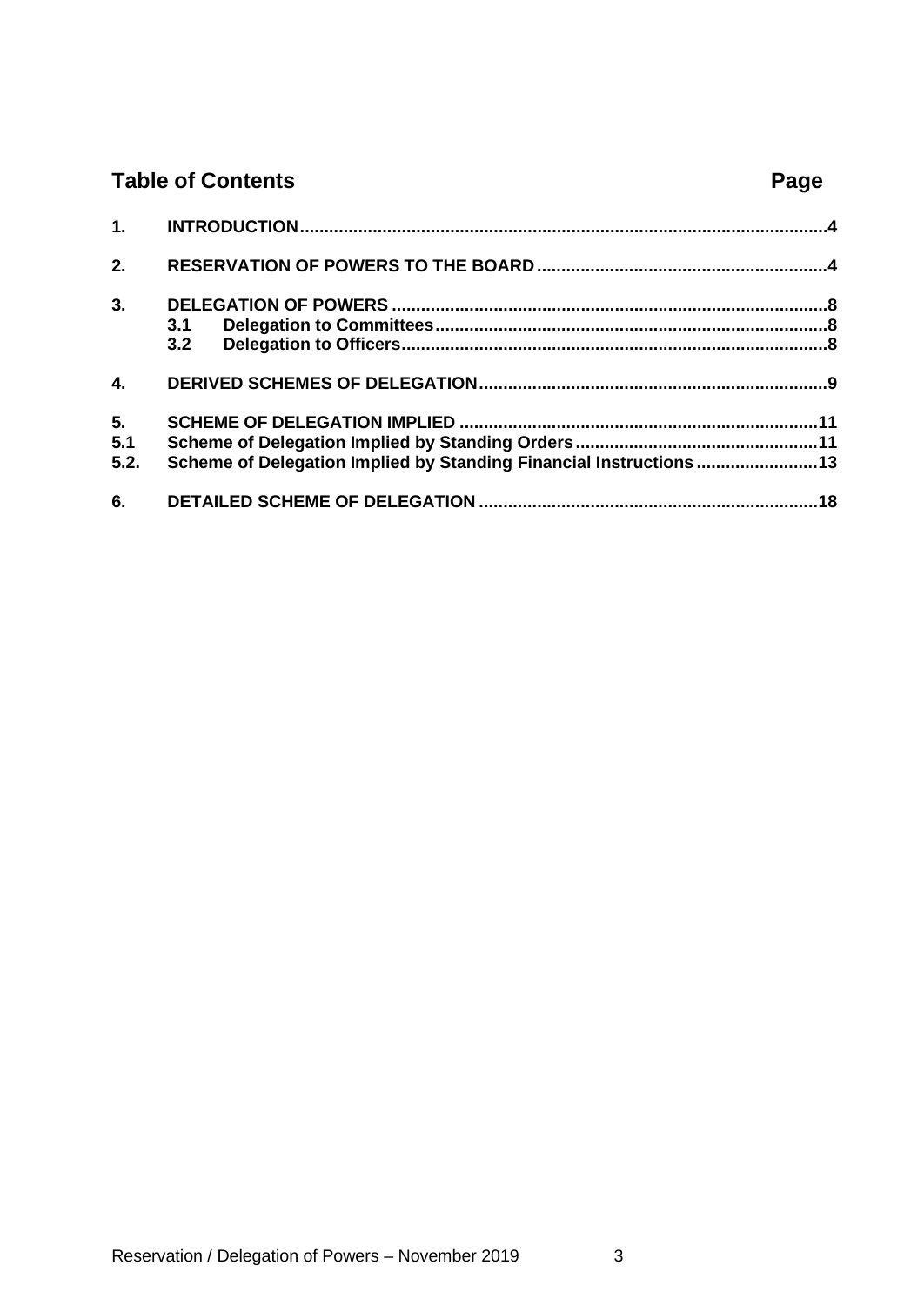#### <span id="page-3-0"></span>**1. INTRODUCTION**

- 1.1 NHS Trusts are required to demonstrate the existence of comprehensive governance arrangements which may be delegated in accordance with Section 15 of Schedule 7 of the National Health Service Act 2006.
- 1.2 This document is the Reservation of Powers to the Board and Delegation of Powers for Barnet, Enfield and Haringey Mental Health Trust, which sets out those decisions which are reserved for the Trust Board and those which may be delegated to a committee, sub-committee, or a Director or Officer of the Trust.
- 1.3 The arrangements are to be read in conjunction with and subject to the Standing Orders and Standing Financial Instructions adopted by the Trust. Details of the Delegation of Duties implied from Standing Orders and Standing Financial Instructions are given in Section 5 of this document.
- 1.4 It should be noted that the Trust Board remains accountable for all of its functions, even those delegated to the Chairman, individual Directors or Officers and would therefore expect to receive information about the exercise of delegated functions to enable it to maintain a monitoring role.

#### <span id="page-3-1"></span>**2. RESERVATION OF POWERS TO THE BOARD**

2.1 The Code of Accountability which has been adopted by the Trust requires the Board to determine those matters on which decisions are reserved unto itself. These reserved matters are set out in paragraphs below:

#### **DECISIONS RESERVED TO THE TRUST BOARD**

#### **General Enabling Provisions**

• The Board may determine any matter it wishes in full session within its statutory powers.

#### **Regulation and Control**

• Approve Standing Orders (SOs), a schedule of matters reserved to the Board and Standing Financial Instructions for the regulation of its proceedings and business

#### **Suspend Standing Orders**

- Vary or amend the Standing Orders.
- Ratify any urgent decisions taken by the Chairman and Chief Executive in public/private session in accordance with Standing Orders.
- Approve a scheme of delegation of powers from the Board to committees
- Require and receive the declaration of Board members' interests that may conflict with those of the Trust and determining the extent to which that member may remain involved with the matter under consideration.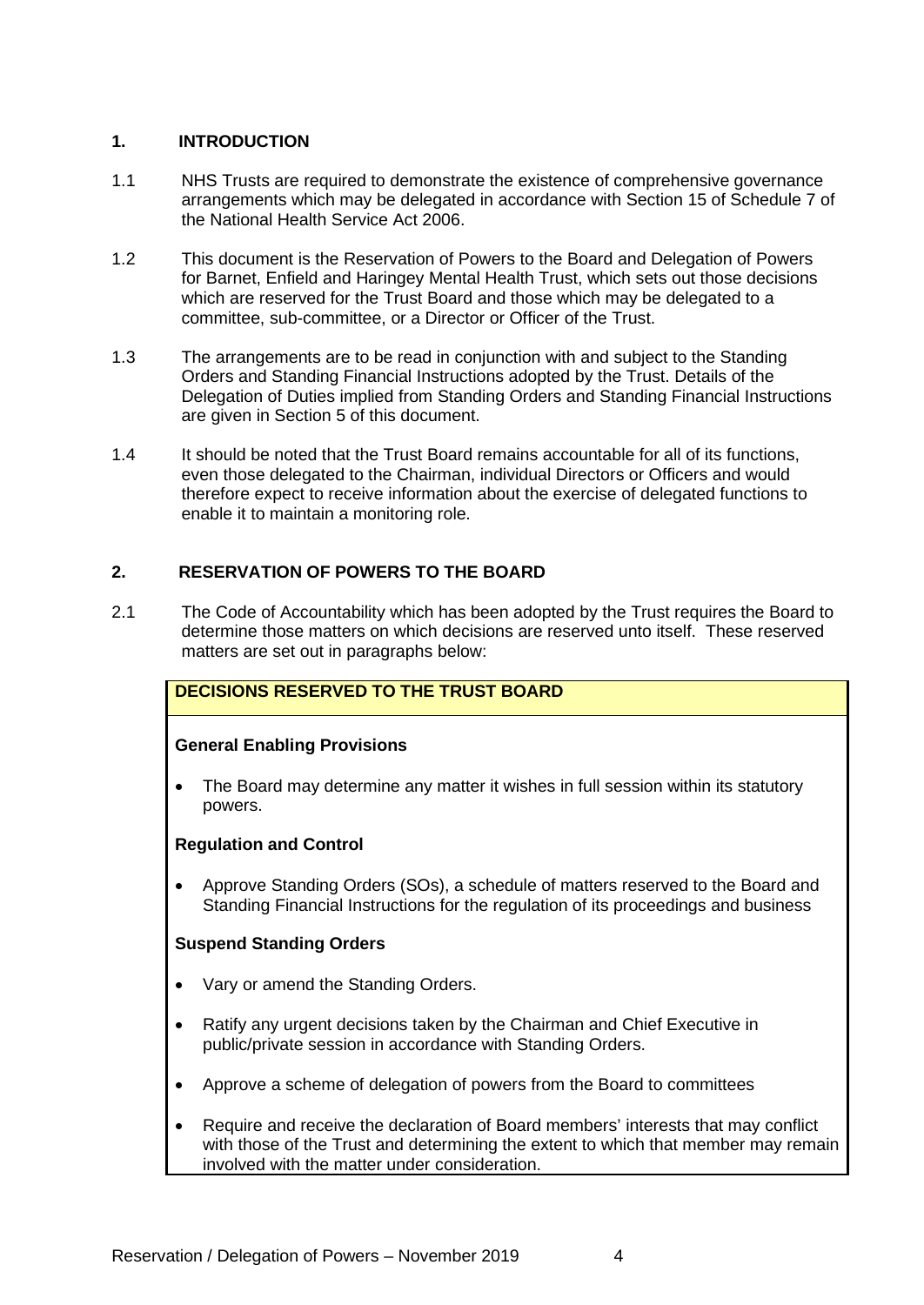- Approve arrangements for dealing with complaints
- Adopt the organisation structures, processes and procedures to facilitate the discharge of business by the Trust and to agree modifications thereto.
- Receive reports from committees including those that the Trust is required by regulation to establish and to take appropriate action on.
- Confirm the recommendations of the Trust's committees where the committees do not have executive powers.
- Approve arrangements relating to the discharge of the Trust's responsibilities as a corporate trustee for funds held on trust.
- Establish terms of reference and reporting arrangements of all committees and subcommittees that are established by the Board.
- Approve arrangements relating to the discharge of the Trust's responsibilities as a bailee for patients' property.
- Authorise use of the seal
- Ratify or otherwise instances of failure to comply with Standing Orders brought to the Chief Executive's attention
- Discipline members of the Board or employees who are in breach of statutory requirements or SOs.

#### **Appointments/ Dismissals**

- Ratify the appointment of the Vice-Chairman
- Appoint and dismiss committees (and individual members) that are directly accountable to the Board.
- Appoint, appraise, discipline and dismiss Executive Directors (subject to SO 3.11.3).
- Confirm appointment of members of any committee of the Trust as representatives on outside bodies.
- Approve proposals of the Remuneration Committee regarding directors and senior employees and those of the Chief Executive for staff not covered by the Remuneration Committee.

#### **Strategy, Plans, Budgets and Direct Operational Decisions**

- Define the strategic aims and objectives of the Trust.
- To approve such business plans, budgeted and capital programmes submitted by the Chief Executive on at least an annual basis, including the approval of Cost Improvement Programmes.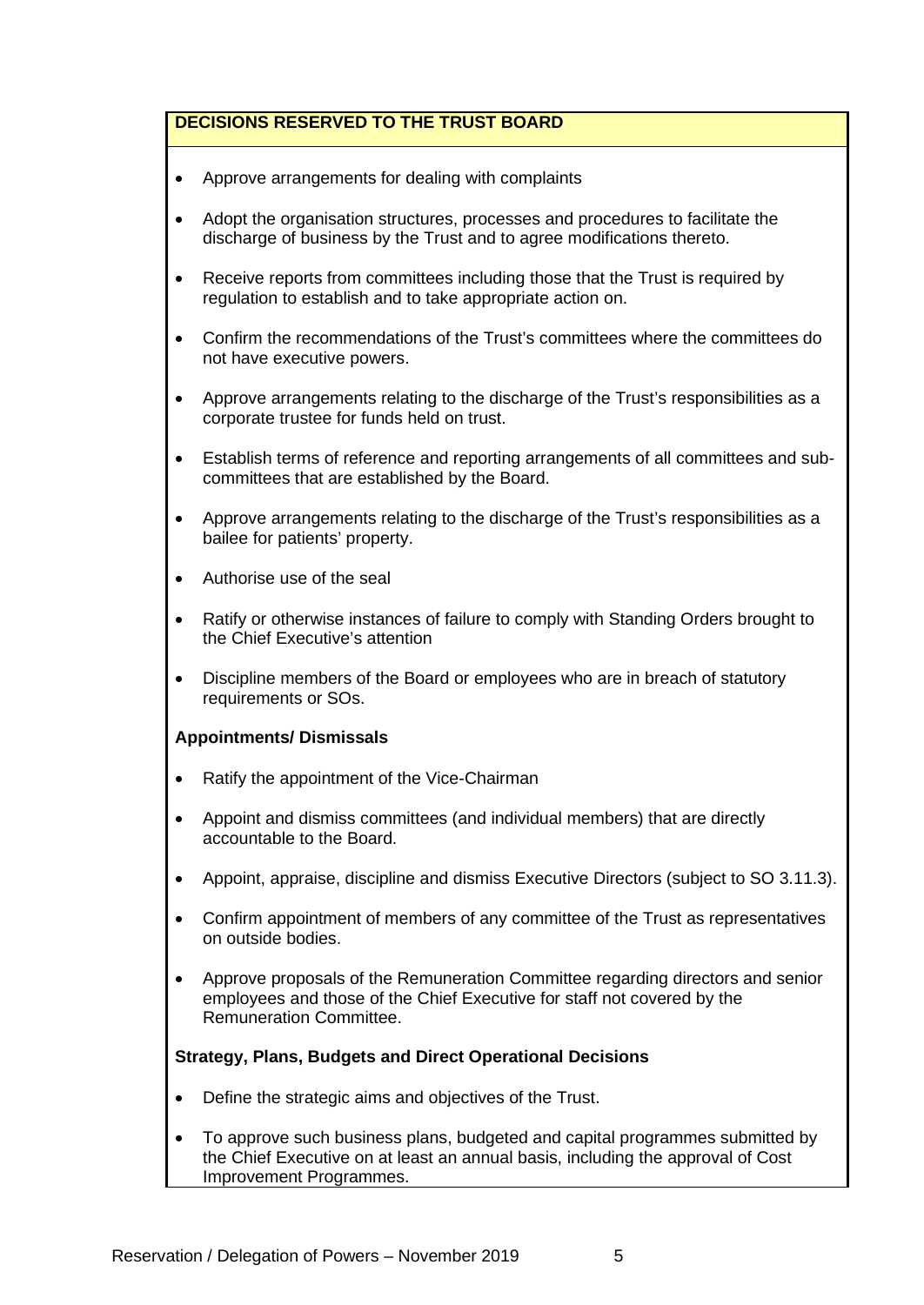- Approve proposals for ensuring quality and developing clinical governance in services provided by the Trust, having regard to any guidance issued by the Secretary of State.
- Approve the Trust's policies and procedures for the management of risk.
- Approve Outline and Final Business Cases for Capital Investment in excess of £1m.
- Approve budgets.
- Approve annually Trust's proposed organisational development proposals.
- Ratify proposals for acquisition, disposal or change of use of land and/or buildings through the approval of the annual capital programme. Transactions of more than £1 million within the programme or any transaction not included within the annual approved programme must be ratified individually.
- Approve PFI proposals.
- Approve the appointment of bankers (including the opening of bank accounts) and insurance brokers.
- Approve proposals for action on litigation against or on behalf of the Trust.
- Decide upon the use of NHS Resolution risk pooling schemes /insurance/self insurance to cover insurable risk.
- To review proposals on service policies and priorities as negotiated with Commissioners.
- To consider advice from any such Professional Advisory Committees as the Board may establish or recognise.
- Where urgent action is required the Chief Executive should act on behalf of the Trust and consult with the Chairman, or Vice- Chairman in his/her absence, and report action taken at the next meeting of the Board.
- To approve business cases requiring additional revenue resources.
- The introduction or discontinuance of any significant activity or operation. This decision can be made through the acceptance of a business plan/budget for a period where the introduction or discontinuance is clearly described. An activity or operation shall be regarded as significant if it has a gross annual income or expenditure (that is before any set off) in excess of £1m.

#### **Audit**

• Review of the annual management letter received from the external auditor and agreement of proposed action, taking account of the advice, where appropriate, of the Audit Committee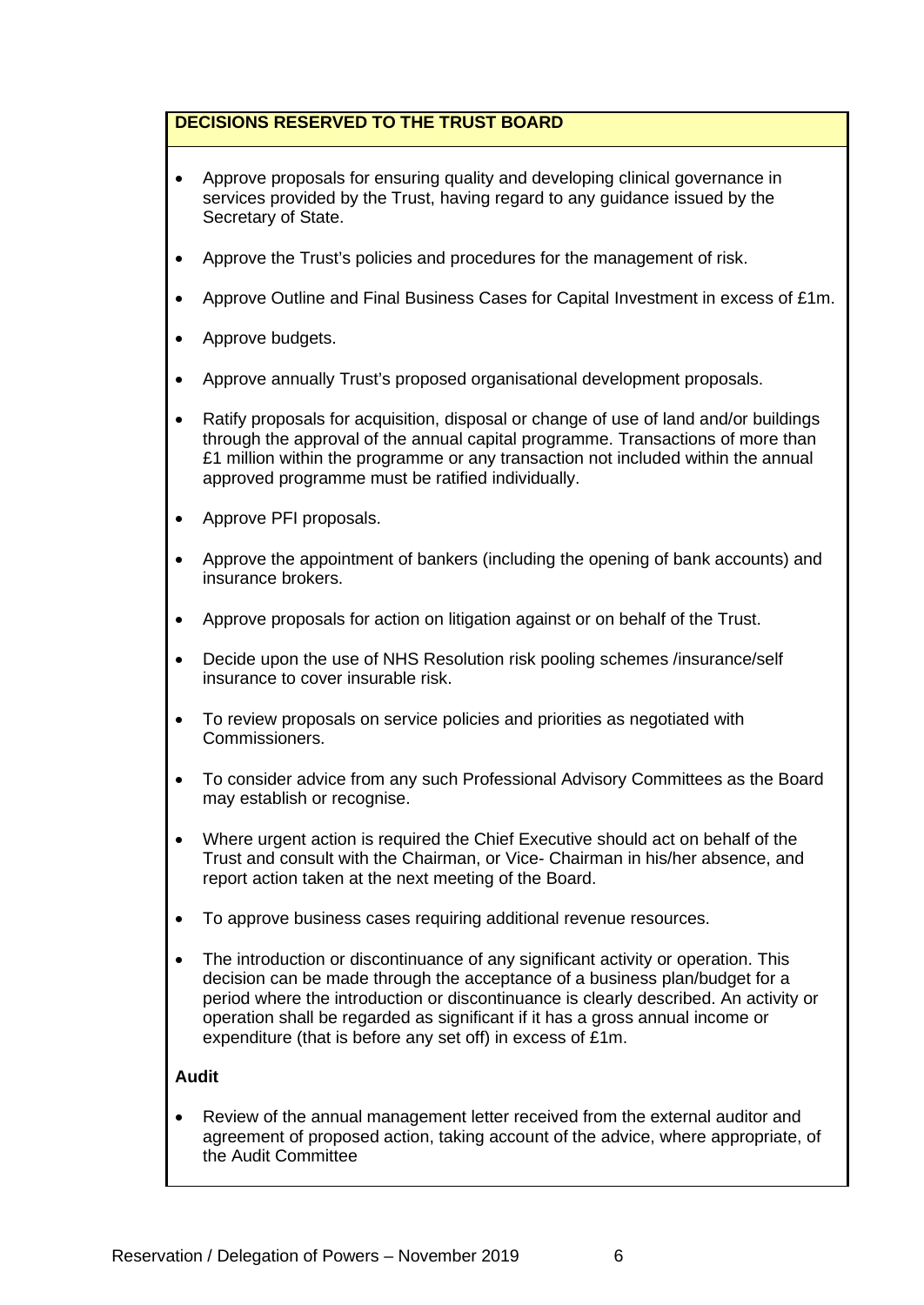• To consider external auditor's reports on the affairs and accounts of the Trust.

#### **Annual Report and Accounts**

• Receipt and approval of the Trust's Annual Report and Accounts.

#### **Monitoring**

- Receipt of such reports as the Board sees fit from committees in respect of their exercise of powers delegated.
- Board may require reports from directors, committees, and officers of the Trust as set out in management policy statements.
- Receive reports from Chief Finance and Investment Officer on financial performance against budget and business plans.
- Receive reports from Chief Finance and Investment Officer on actual and forecast income from service contracts.
- To receive reports from the Chief Executive and Chief Finance and Investment Officer upon the implementation of, and variances from, agreed business plans, service level agreements, budgets and capital programmes, and where appropriate take necessary action.
- To receive reports of external and internal issues affecting the services within the Trust from the Chief Executive and the other Directors and take action where necessary.

#### **Buildings, Land and Equipment**

- To ensure that the capital programme is within the terms of the Prudential Borrowing Code.
- To approve all material asset disposals and transfers.
- To determine matters relating to land and property transactions other than those covered by any delegation to the Chief Executive and to approve any transactions being subject to procedures set by the Secretary of State.
- To approve capital programmes and determine guidelines within which the Chief Executive and/or Capital Review Group may approve variations to the programme.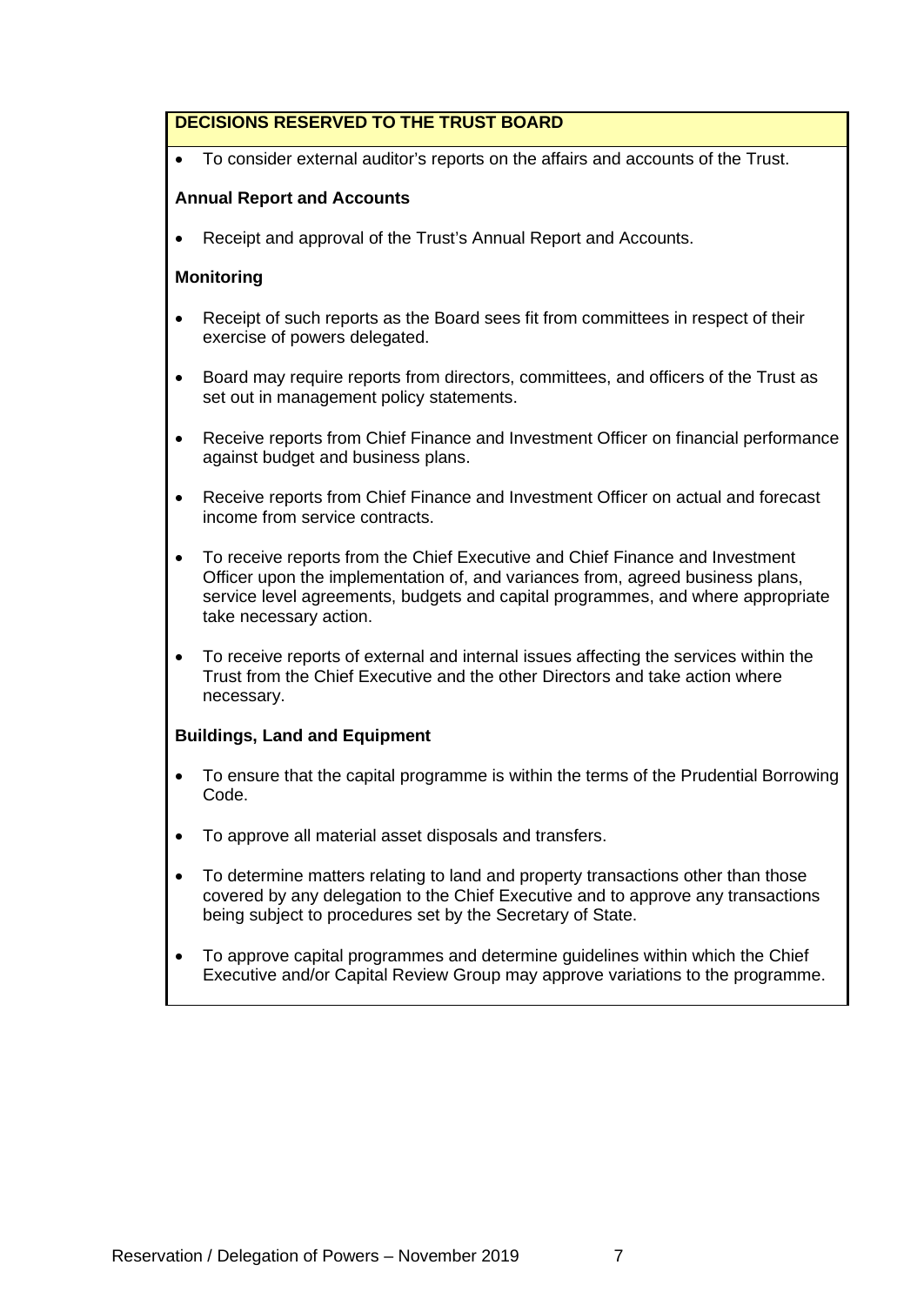#### **General**

- To establish and maintain relationships with other relevant external bodies.
- To consider any other matters not falling within the established policies and practice of the trust of which officers think desirable or expenditure to be considered by the Trust Board.
- To establish management arrangements as appropriate and to consider specific management of other aspects of the Trust's responsibilities.
- To appoint Directors and Officers to represent the Trust on other bodies.
- To receive Mental Health Act Appeal Panel decisions via Committee.
- To approve the appointment of professional advisors where such approval is required in accordance with Standing Orders.
- To approve significant Trust policies as required.
- To approve any changes to the Trust's Corporate Governance Framework.
- Establishment and agreement of terms of reference and constitution of Committees and sub committees of the Board.

#### <span id="page-7-0"></span>**3. DELEGATION OF POWERS**

#### <span id="page-7-1"></span>3.1 **Delegation to Committees**

The Trust Board may determine that certain of its powers shall be exercised by Standing Committees. The composition and terms of reference of such committees shall be that determined by the Trust Board from time to time taking into account where necessary the requirements of the Secretary of State (including the need to appoint an Audit Committee and Remuneration and Terms of Service Committee and a Risk Committee). The Trust Board shall determine the reporting requirements in respect of these committees. In accordance with SO 5.5.1 committees may not delegate executive powers to sub committees unless expressly authorised by the Trust Board.

#### <span id="page-7-2"></span>3.2 **Delegation to Officers**

Standing Orders and Standing Financial Instructions set out in some detail the financial responsibilities of the Chief Executive, the Chief Finance and Investment Officer and other directors. Certain matters needing to be covered in the scheme of delegation are not covered in SFIs or SOs or they do not specify the responsible officer. These are:

Area of responsibility Overall Responsibility

• **Data Protection Act -** Chief Executive has overall accountability, however day to day responsibility is delegated to the Chief Information Officer.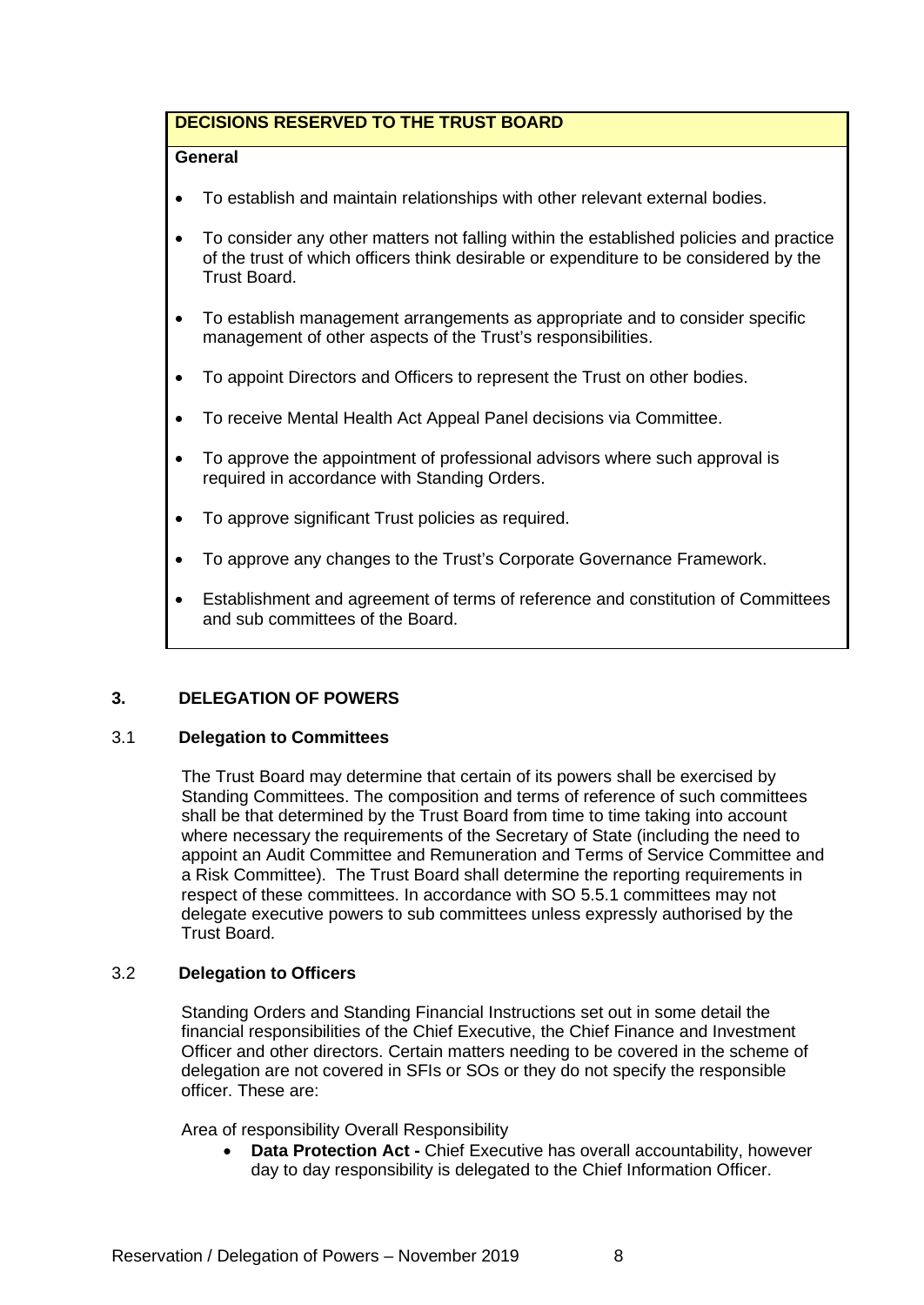• **Health & Safety Arrangements -** Chief Executive has overall accountability, however lead responsibility is delegated to the Chief Finance and Investment Officer with operational responsibility devolved to all Directorates.

#### 3.2.1 **Role of the Chief Executive**

All powers of the Trust which have not been retained as reserved by the Board of Directors or delegated to an executive committee or sub-committee shall be exercised on behalf of the Trust Board by the Chief Executive. A detailed Scheme of Delegation identifying which functions the Chief Executive shall perform personally and which functions have been delegated to other Directors and Officers, is shown in Section 4.

The Chief Executive will establish appropriate management arrangements to ensure that senior Officers pursue the Trust's policies in a corporate manner.

All powers delegated by the Chief Executive can be re-assumed by him/her should the need arise. The Chief Executive is the Accountable Officer of the Trust (Paragraph 16(1) of Schedule 7 to the 2006 Act).

#### 3.2.2 **Directors' Ability to Delegate their own Delegated Powers**

A detailed Scheme of Delegation is shown in Section 4, and includes delegated procedures for the approval of the expenditure. It should be used in conjunction with the system of budgetary control and other established procedures within the Trust.

#### 3.2.3 **Management Team**

Decisions taken on the basis of this document should also have regard to the relevant Trust policies and procedures. The Chief Executive will establish appropriate management arrangements to ensure that senior Officers pursue the Trust's policies in a corporate manner.

#### 3.2.4 **Absence of Directors or Officer to Whom Powers have been Delegated**

In the absence of a director or officer to whom powers have been delegated those powers shall be exercised by the person acting on behalf of that officer in his/her absence and to whom authority has been delegated.

#### 3.2.5 **Financial Delegation**

Managers will exercise financial delegation and virement arrangements in accordance with the Trust's Budgetary Rules.

Where more than one Officer has delegated authority to commit expenditure from a fund, those Officers have an obligation to consult with each other to ensure that the total committed does not exceed the approved Budget for the year, or the balance in the fund at any time as appropriate.

#### 3.3 **Mental Health Act Scheme of Delegation**

Details of the particular groups or members of staff to whom the Board has delegated its various powers and responsibilities under the Mental Health Act are set out in the Mental Health Act Scheme of Delegation, appended to this scheme.

#### <span id="page-8-0"></span>**4. DERIVED SCHEMES OF DELEGATION**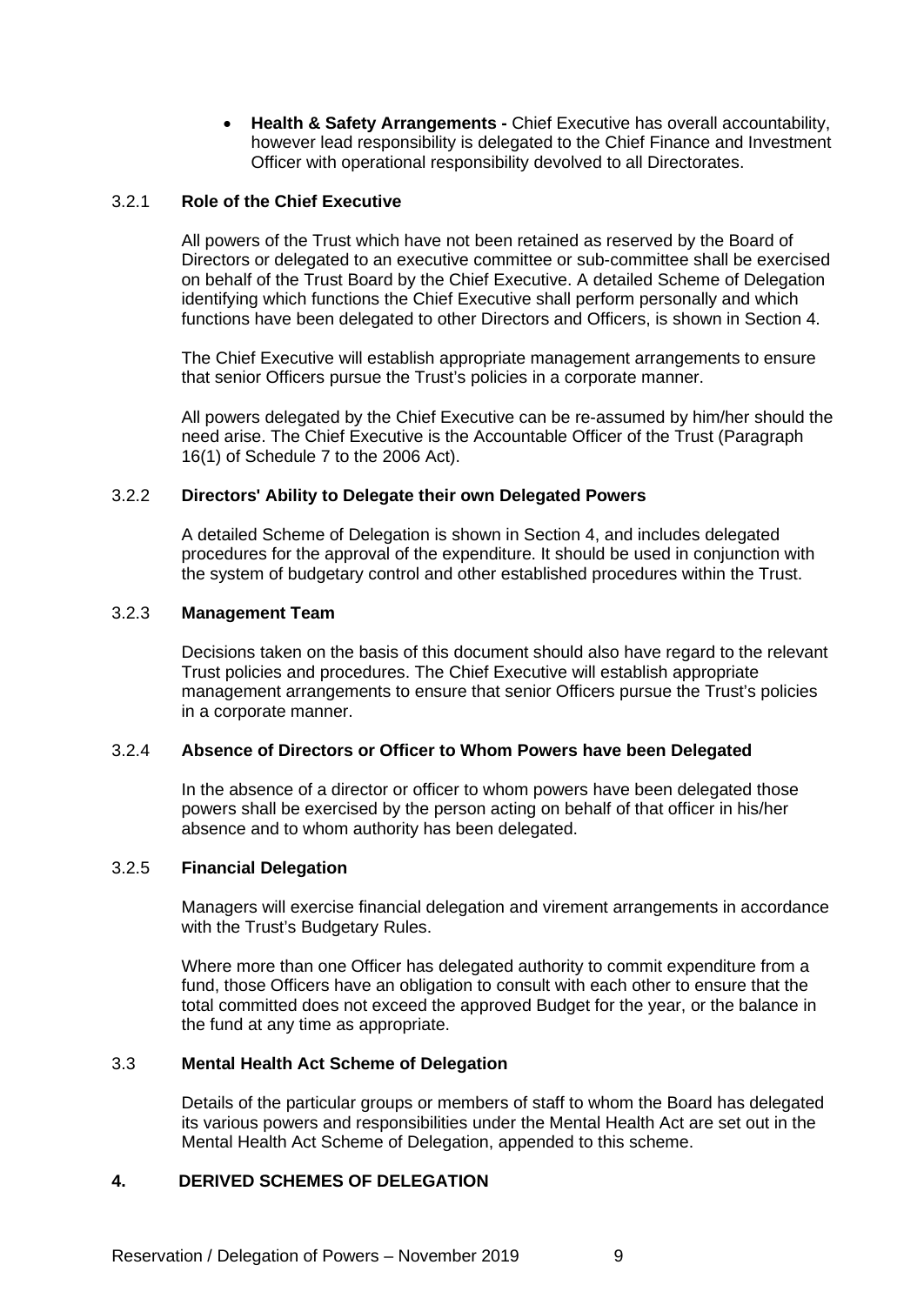- 4.1 The Schemes of Delegation outlined in Section 3 cover those duties delegated to Committees, Directors, or Officers from the following documents
	- The codes of Conduct and Accountability
	- Standing Orders
	- Standing Financial Instructions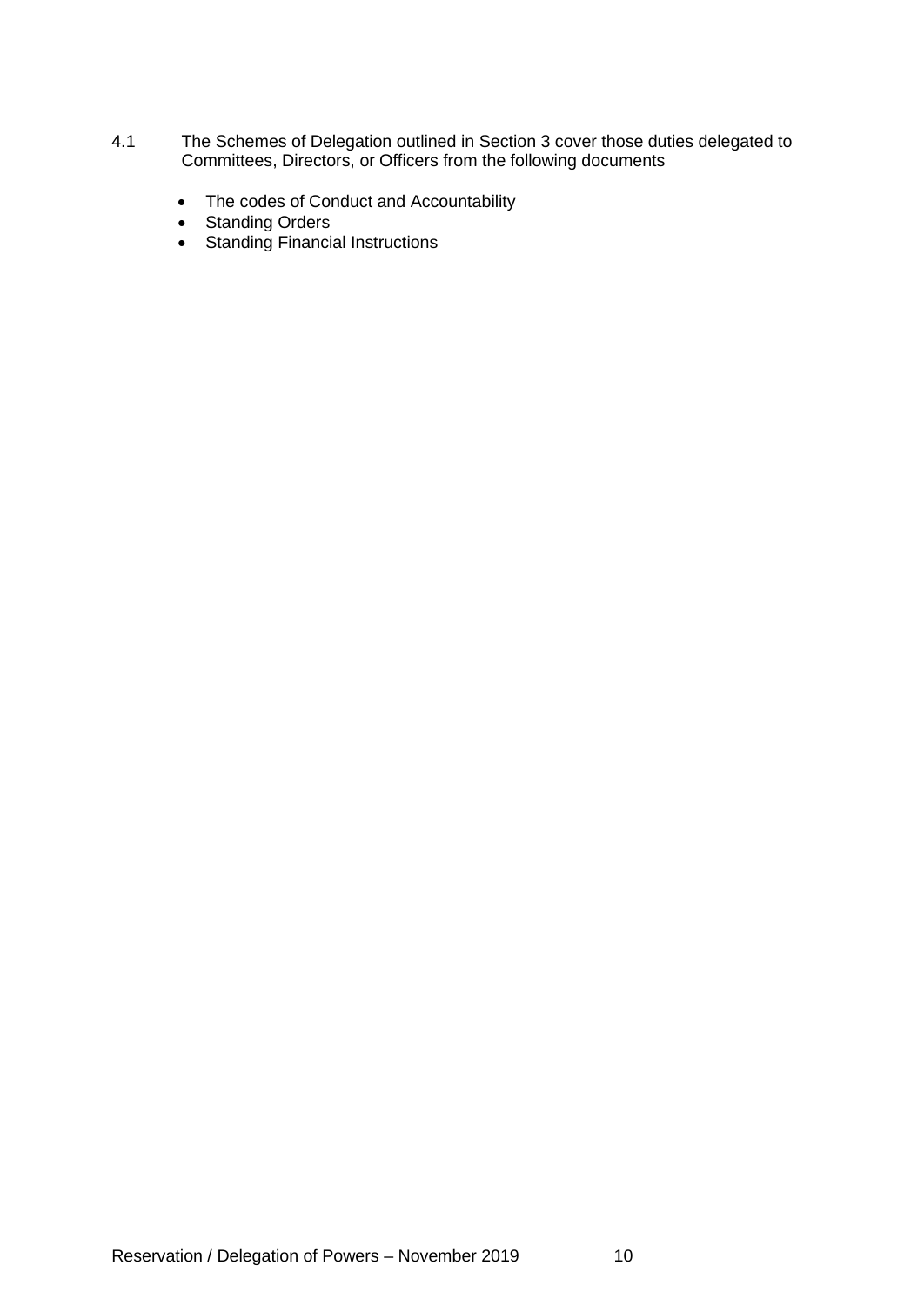#### **5. SCHEME OF DELEGATION IMPLIED**

### **5.1 Scheme of Delegation Implied by Standing Orders**

<span id="page-10-1"></span><span id="page-10-0"></span>

| <b>SO REF</b> | <b>DELEGATED TO</b>           | <b>DUTIES DELEGATED</b>                                                                                                                                                                                                                                            |
|---------------|-------------------------------|--------------------------------------------------------------------------------------------------------------------------------------------------------------------------------------------------------------------------------------------------------------------|
|               |                               |                                                                                                                                                                                                                                                                    |
| 1.1           | Chairman                      | Final authority in interpretation of SOs.                                                                                                                                                                                                                          |
| 3.1           | Chairman                      | Calling meetings.                                                                                                                                                                                                                                                  |
| 3.9           | Chairman                      | Chair all board meetings and associated responsibilities.                                                                                                                                                                                                          |
| 3.13          | <b>Audit Committee</b>        | Audit Committee to review every decision to suspend Standing Orders (power to suspend Standing<br>Orders is reserved to the Board of Directors).                                                                                                                   |
| 5.2           | Chairman & Chief<br>Executive | The powers which the Board of Directors has retained to itself within these Standing Orders may in<br>emergency be exercised by the Chair and Chief Executive after having consulted at least two Non-<br><b>Executive Directors.</b>                              |
| 5.3           | <b>Board of Directors</b>     | Formal delegation of powers to sub committees or joint committees and approval of their<br>constitution and terms of reference.                                                                                                                                    |
| 5.4.2         | <b>Chief Executive</b>        | The Chief Executive shall prepare a Scheme of Delegation (within the Reservation of Powers<br>document) identifying his/her proposals which shall be considered and approved by the Board of<br>Directors, subject to any amendments agreed during the discussion. |
| 5.4           | <b>Chief Executive</b>        | Designate an officer responsible for receipt and custody of electronic and postal tenders before<br>opening.                                                                                                                                                       |
| 5.4           | <b>Two Senior officers</b>    | Open tenders.                                                                                                                                                                                                                                                      |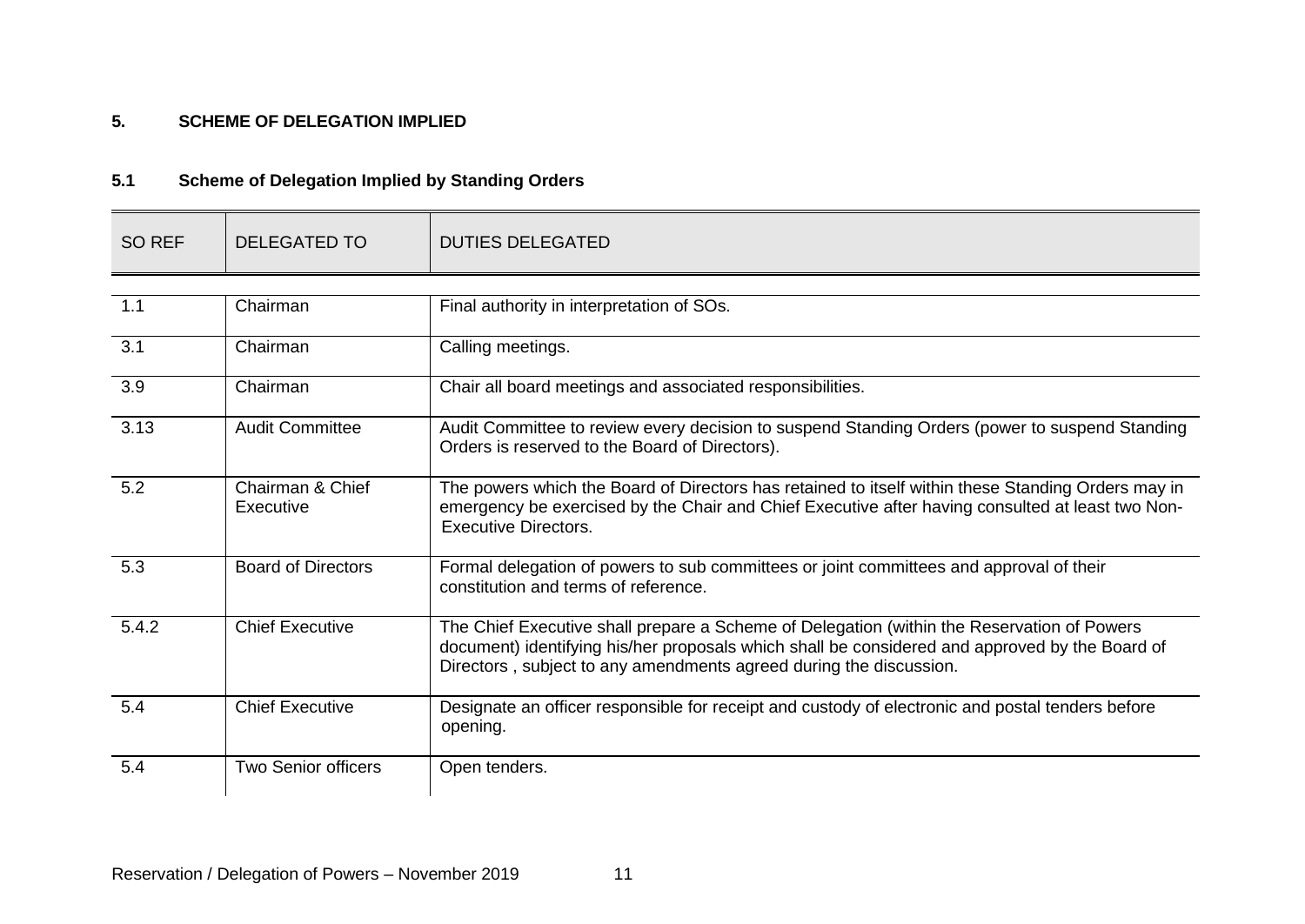| SO REF     | <b>DELEGATED TO</b>                                                                          | <b>DUTIES DELEGATED</b>                                                                       |
|------------|----------------------------------------------------------------------------------------------|-----------------------------------------------------------------------------------------------|
|            |                                                                                              |                                                                                               |
| 5.4        | <b>Chief Executive or</b><br>nominated officer                                               | Decide whether any late tenders should be considered.                                         |
| 7.2        | <b>Chief Executive</b>                                                                       | Register of interests.                                                                        |
| 8.1<br>8.3 | <b>Chief Executive</b>                                                                       | Keep seal in safe place and maintain a register of sealing.                                   |
| 8.4        | <b>Chief Executive / Chief</b><br>Finance and Investment<br>Officer or nominated<br>officers | Approve and sign deed and lease documents relating to buildings, property and land.           |
| 8.4        | Chief Executive or<br>nominated officers                                                     | Approve and sign all documents which will be necessary in legal proceedings                   |
| 8.4        | Chief Executive or<br>nominated officers                                                     | Sign on behalf of the Trust any agreement or document not requested to be executed as a deed. |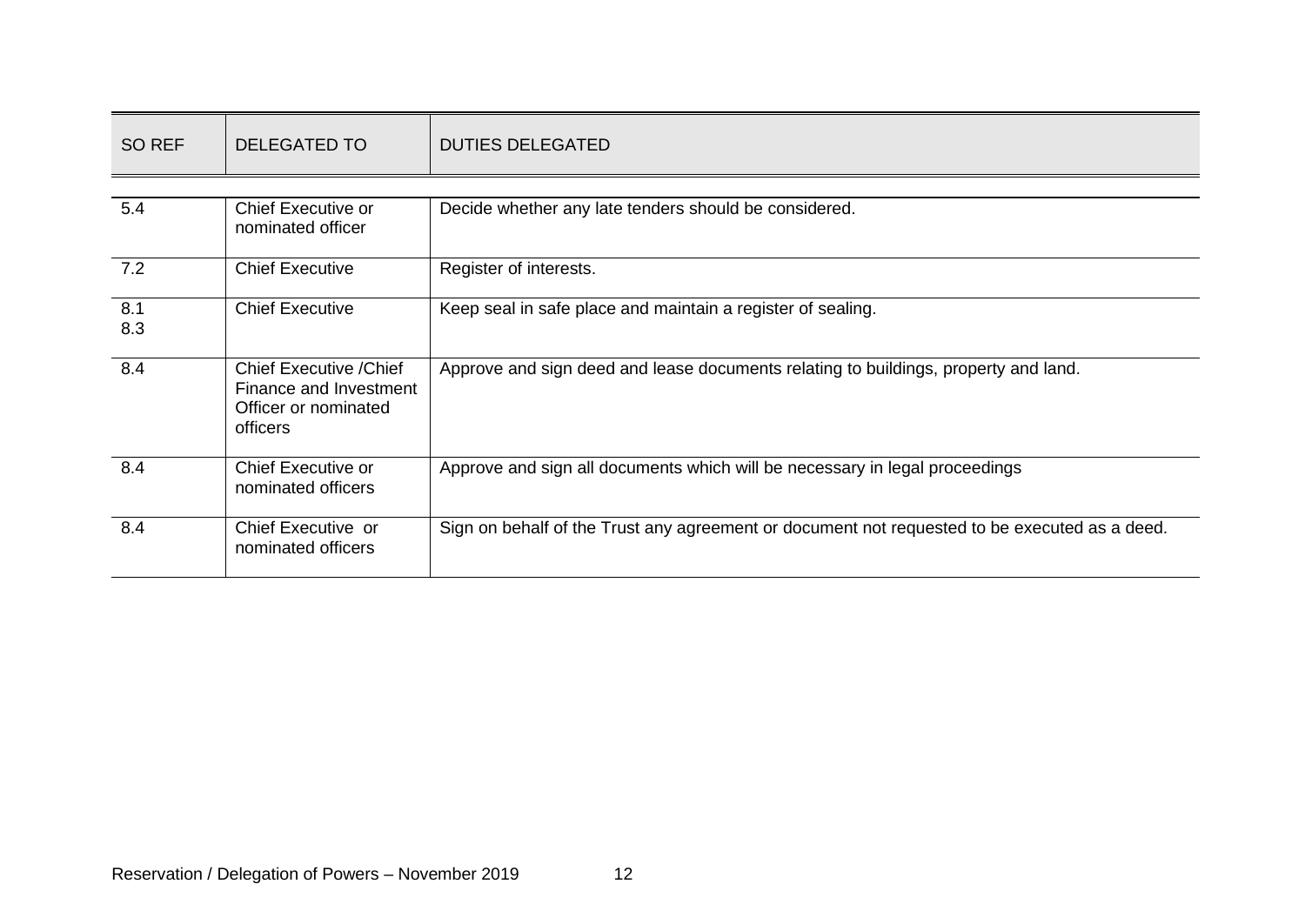### **5.2. Scheme of Delegation Implied by Standing Financial Instructions**

<span id="page-12-0"></span>

| <b>SFI REF</b>     | DELEGATED TO                                   | <b>DUTIES DELEGATED</b>                                                                                                                                                                                                  |
|--------------------|------------------------------------------------|--------------------------------------------------------------------------------------------------------------------------------------------------------------------------------------------------------------------------|
|                    |                                                |                                                                                                                                                                                                                          |
| 1.2.4              | <b>Chief Executive</b>                         | To ensure all employees and directors, present and future, are notified of and understand Standing<br>Financial Instructions.                                                                                            |
| 1.2.5              | Chief Finance and<br><b>Investment Officer</b> | Responsible for implementing the Trust's financial policies and coordinating corrective action and<br>ensuring detailed financial procedures and systems are prepared and documented.                                    |
| 1.2.6              | All directors and<br>employees                 | Responsible for security of the Trust's property, avoiding loss, exercising economy and efficiency in<br>using resources and conforming to Standing Orders, Standing Financial Instructions and financial<br>procedures. |
| 1.2.8              | Chief Finance and<br><b>Investment Officer</b> | Form and adequacy of financial records of all departments.                                                                                                                                                               |
| $\overline{2.1.1}$ | <b>Audit Committee</b>                         | Provide independent and objective view on internal control and probity.                                                                                                                                                  |
| 2.2.1(c)           | Chief Finance and<br><b>Investment Officer</b> | Decide at what stage to involve the police in cases of misappropriation and other irregularities not<br>involving fraud or corruption.                                                                                   |
| 2.3                | <b>Head of Internal Audit</b>                  | Review, appraise and report in accordance with guidance from NHSI, Public Sector Internal Audit<br>Standards and best practice.                                                                                          |
| 2.4                | <b>Audit Committee</b>                         | Ensure cost-effective external audit.                                                                                                                                                                                    |
| 3.1.2              | Chief Finance and<br><b>Investment Officer</b> | Submit budgets.                                                                                                                                                                                                          |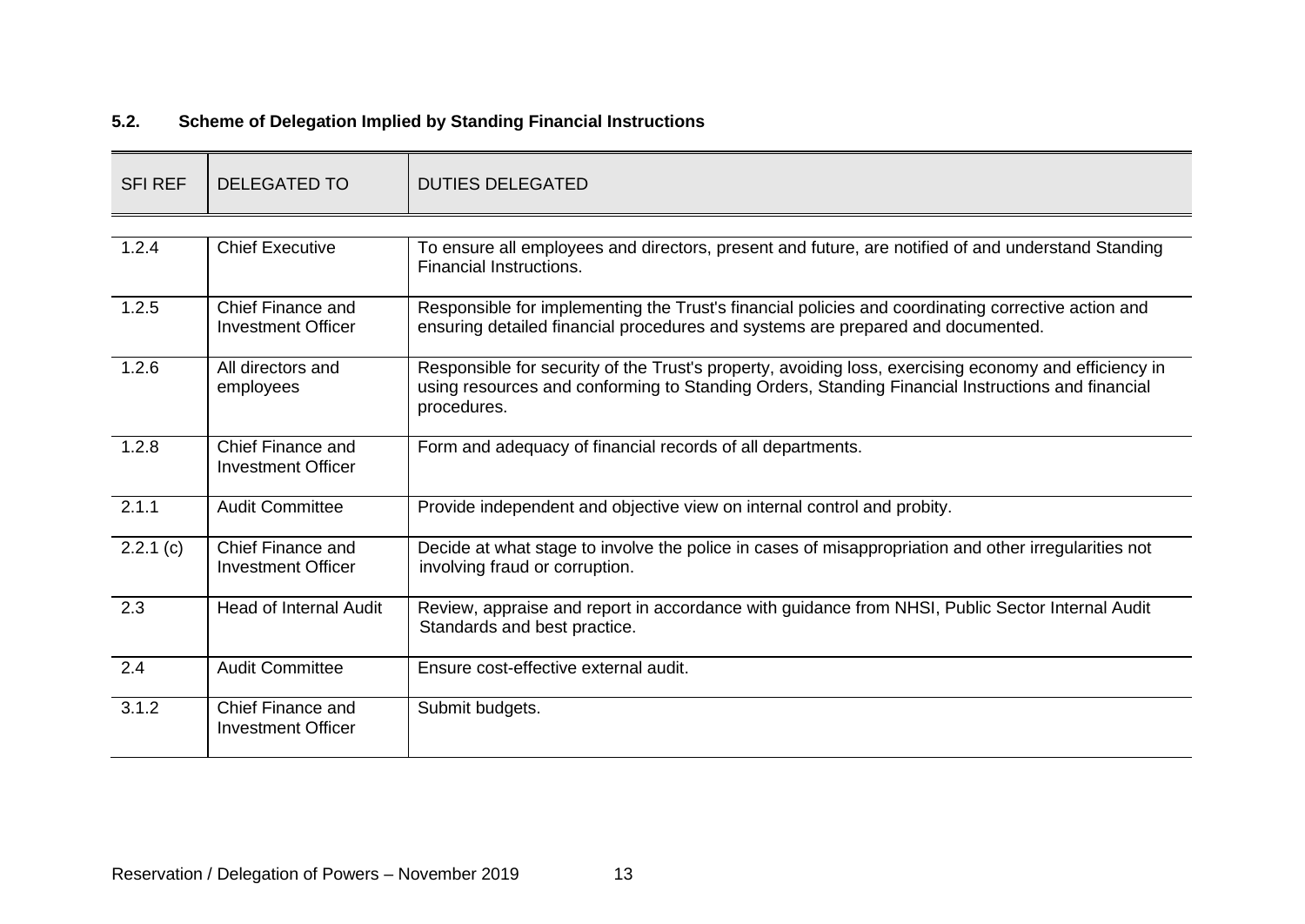| <b>SFI REF</b> | <b>DELEGATED TO</b>                            | <b>DUTIES DELEGATED</b>                                                                                                                                                     |
|----------------|------------------------------------------------|-----------------------------------------------------------------------------------------------------------------------------------------------------------------------------|
|                |                                                |                                                                                                                                                                             |
| 3.1.3          | Chief Finance and<br><b>Investment Officer</b> | Monitor performance against budget, submit to Board financial estimates and forecasts.                                                                                      |
| 3.2            | <b>Chief Executive</b>                         | Delegate budgets to budget holders and submit monitoring returns.                                                                                                           |
| $\overline{4}$ | Chief Finance and<br><b>Investment Officer</b> | Devise and maintain systems of budgetary control.                                                                                                                           |
| 5              | Chief Finance and<br><b>Investment Officer</b> | Annual accounts and reports.                                                                                                                                                |
| 6              | Chief Finance and<br><b>Investment Officer</b> | Banking arrangements.                                                                                                                                                       |
| $\overline{7}$ | Chief Finance and<br><b>Investment Officer</b> | Income systems.                                                                                                                                                             |
| 8.12           | <b>Chief Executive</b>                         | Nominate an officer to oversee and manage the contract on behalf of the Trust.                                                                                              |
| 8.13           | <b>Chief Executive</b>                         | Nominate officers to enter into contracts of employment, regrading staff, agency staff or consultancy<br>service contracts.                                                 |
| 8.16           | <b>Chief Executive</b>                         | Best value for money is demonstrated for all services provided under contract or in-house.<br>Nominate an officer to oversee and manage the contract on behalf of the Trust |
| 9              | <b>Chief Executive</b>                         | Negotiating contracts for provision of patient services.                                                                                                                    |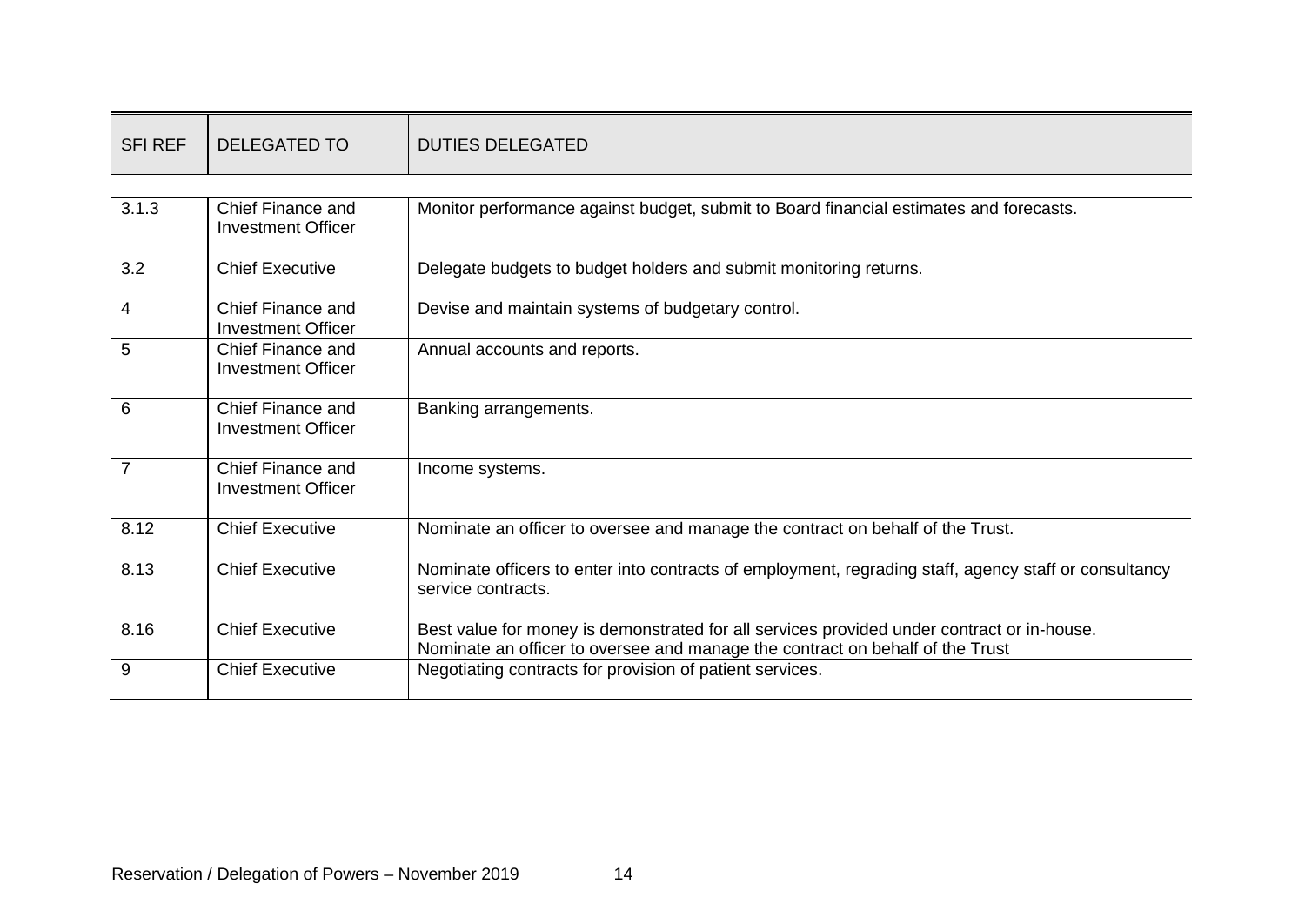| <b>SFI REF</b> | <b>DELEGATED TO</b>                                     | <b>DUTIES DELEGATED</b>                                                                                                  |
|----------------|---------------------------------------------------------|--------------------------------------------------------------------------------------------------------------------------|
|                |                                                         |                                                                                                                          |
| 10             | <b>Board</b>                                            | <b>Establish Remuneration Committee</b>                                                                                  |
|                | <b>Chief Executive</b>                                  | Variation to funded establishment of any department.                                                                     |
|                | <b>Chief Executive</b>                                  | Staff, including agency staff, appointments.                                                                             |
|                | Remuneration<br>Committee                               | Record in writing its advice and its bases about remuneration and terms of service of directors and<br>senior employees. |
| 10.4           | Chief Finance and<br><b>Investment Officer</b>          | Payroll - payment procedures                                                                                             |
|                | Director of People and<br>Organisational<br>Development | Payroll – determination of amounts, timetables and maintenance of records                                                |
| 11.1           | <b>Chief Executive</b>                                  | Determine, and set out, level of delegation of non-pay expenditure to budget managers.                                   |
| 11.2.3         | Chief Finance and<br><b>Investment Officer</b>          | Prompt payment of accounts.                                                                                              |
| 11.2.5         | <b>Chief Executive</b>                                  | Authorise who may use and be issued with official orders.                                                                |
| 11.2.7         | <b>Chief Executive</b>                                  | Ensure that Standing Orders are compatible with NHS requirements re building and engineering<br>contracts.               |
| 11.3           | Chief Finance and<br><b>Investment Officer</b>          | Grants to local authorities and voluntary bodies up to £100,000 for provision of patient services.                       |
|                | <b>Chief Executive</b>                                  | Grants to local authorities and voluntary bodies up to £500,000 for provision of patient services.                       |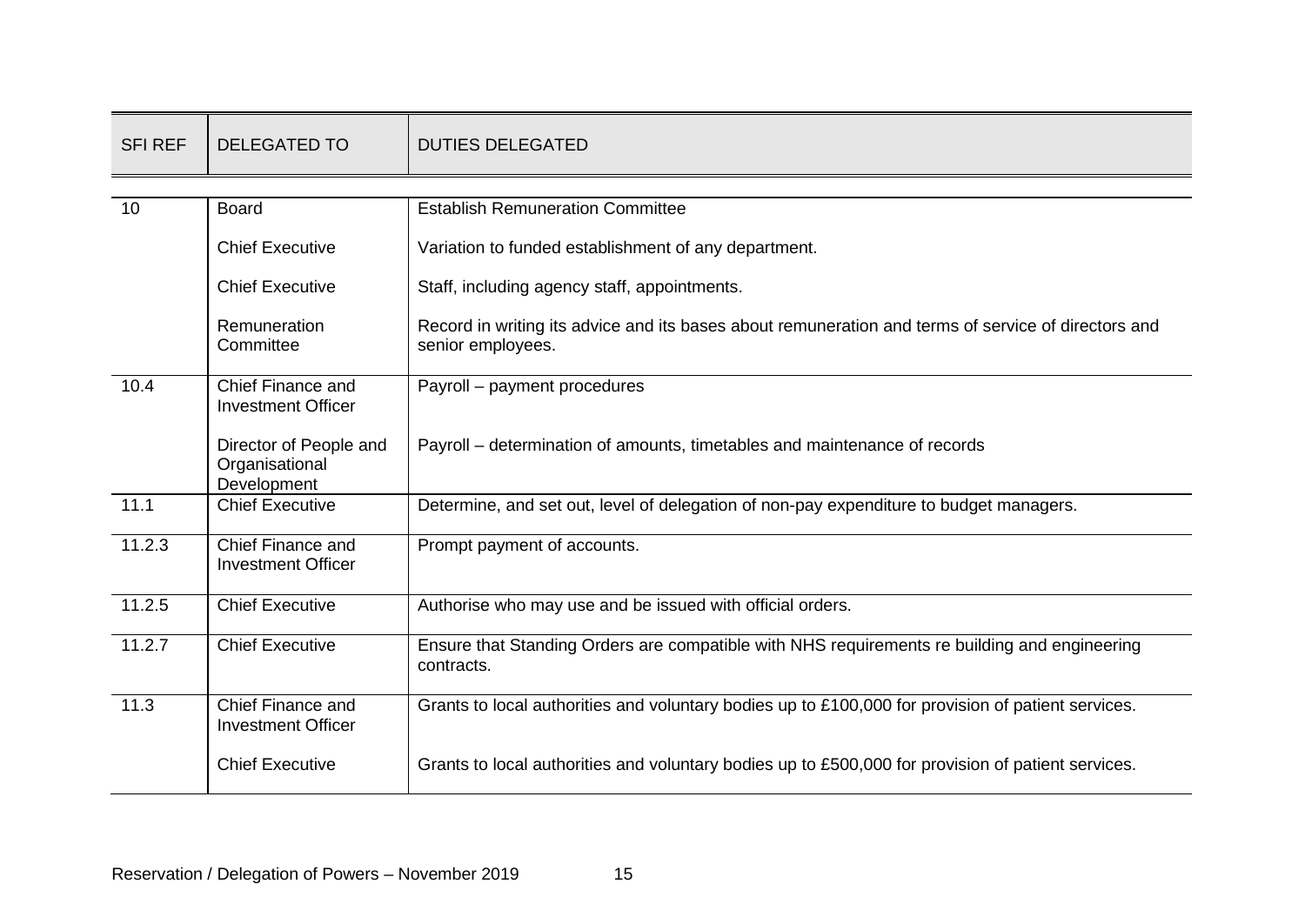| <b>SFI REF</b> | <b>DELEGATED TO</b>                            | <b>DUTIES DELEGATED</b>                                                                                                                                                                        |
|----------------|------------------------------------------------|------------------------------------------------------------------------------------------------------------------------------------------------------------------------------------------------|
|                |                                                |                                                                                                                                                                                                |
| 12             | Chief Finance and<br><b>Investment Officer</b> | Advise Board on borrowing and investment needs and prepare procedural instructions.                                                                                                            |
| 14             | <b>Chief Executive</b>                         | Capital investment programme                                                                                                                                                                   |
| 14.1.5         | Chief Finance and<br><b>Investment Officer</b> | Monitoring the capital programme.                                                                                                                                                              |
| 14.3           | Chief Finance and<br><b>Investment Officer</b> | Maintenance of asset registers                                                                                                                                                                 |
| 14.4           | <b>Chief Executive</b>                         | Overall responsibility for fixed assets.                                                                                                                                                       |
| 14.4           | All staff                                      | Responsibility for security of Trust assets including notifying discrepancies to Chief Finance and<br>Investment Officer, and reporting losses and damages in accordance with Trust procedure. |
| 15             | Chief Finance and<br><b>Investment Officer</b> | Responsible for systems of control over stores and receipt of goods.                                                                                                                           |
| 15.2           | <b>Chief Executive</b>                         | Identify persons authorised to requisition and accept goods from Supplies Trust stores.                                                                                                        |
| 16.2           | Chief Finance and<br><b>Investment Officer</b> | Prepare procedures for recording and accounting for losses and special payments and informing<br>NHS Executive of all frauds and informing police in cases of suspected arson or theft.        |
| 17             | <b>Chief Executive</b>                         | Responsible for accuracy and security of computerised financial data.                                                                                                                          |
| 18.2           | <b>Chief Executive</b>                         | Responsible for ensuring patients and guardians are informed about patients' money and property<br>procedures on admission.                                                                    |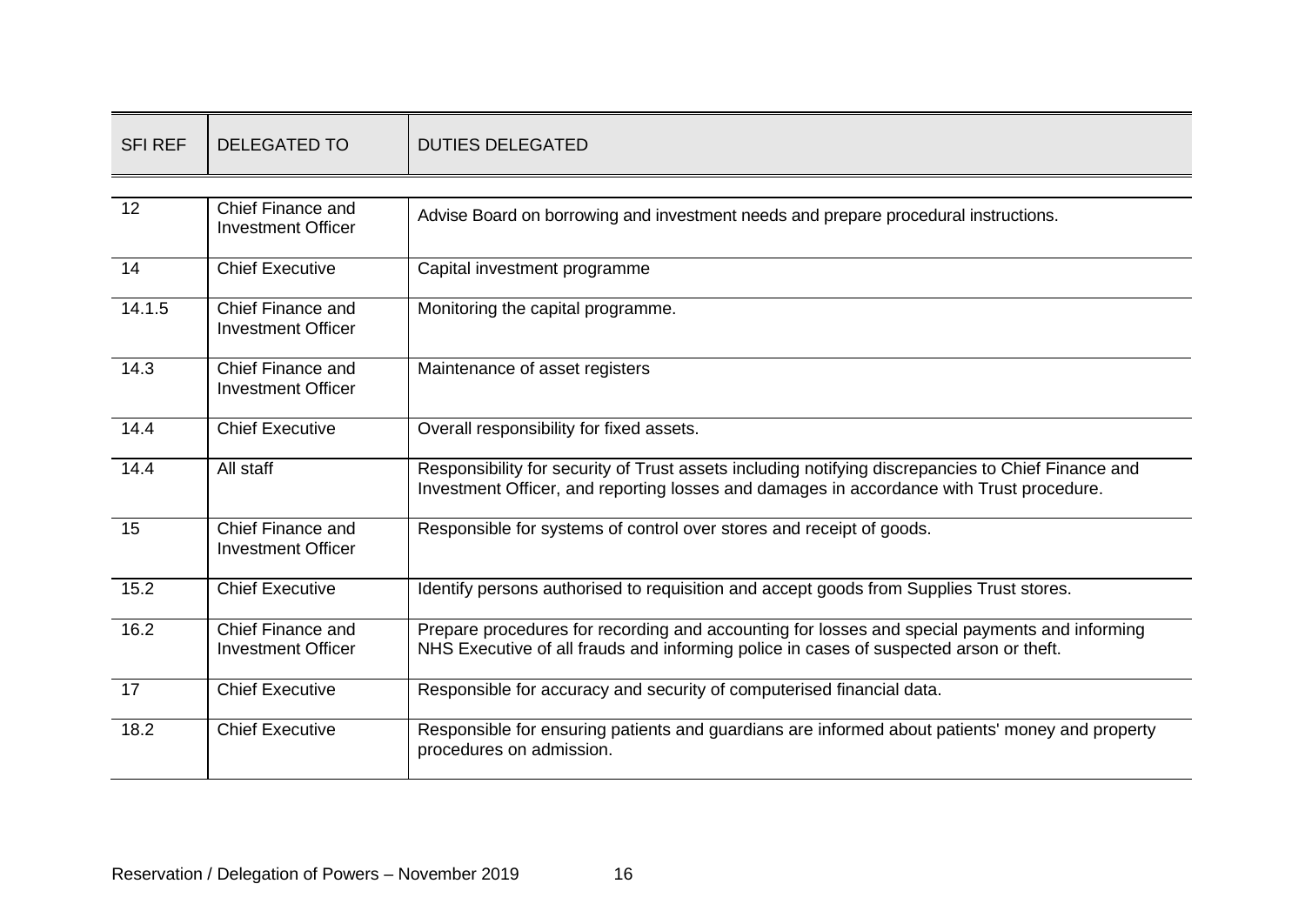| <b>SFI REF</b> | <b>DELEGATED TO</b>                            | <b>DUTIES DELEGATED</b>                                                                                                                                |
|----------------|------------------------------------------------|--------------------------------------------------------------------------------------------------------------------------------------------------------|
|                |                                                |                                                                                                                                                        |
| 19             | Chief Finance and<br><b>Investment Officer</b> | Shall ensure each fund held on trust is managed appropriately (subject to the discretion and approval<br>of the Trust and Charitable Funds Committee). |
| 21             | <b>Chief Executive</b>                         | Retention of document procedures                                                                                                                       |
| 22             | <b>Chief Executive</b>                         | Risk management programme                                                                                                                              |
| 22.4           | Chief Finance and<br><b>Investment Officer</b> | Insurance arrangements                                                                                                                                 |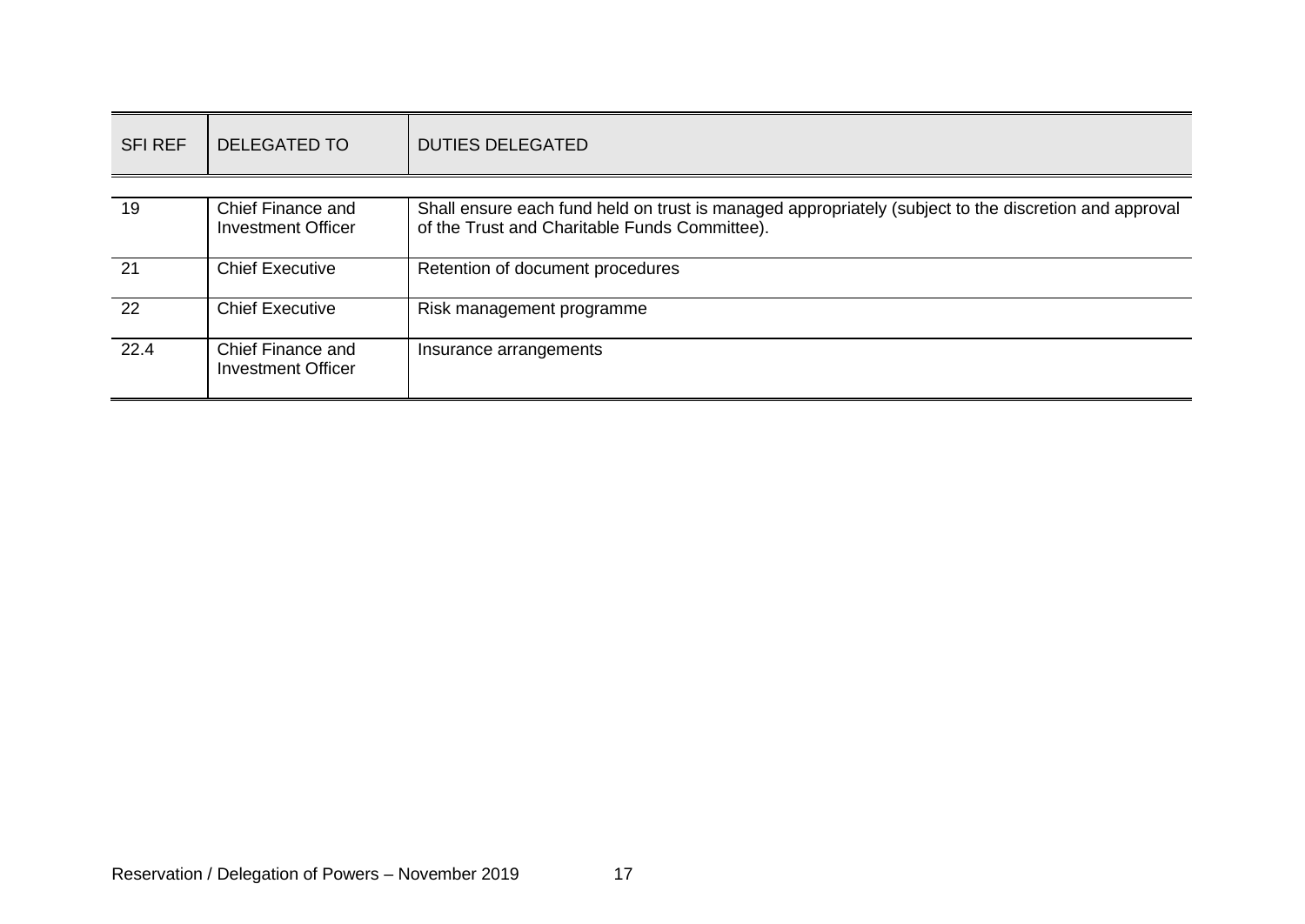#### **6. DETAILED SCHEME OF DELEGATION**

The Scheme of Delegation shows only the "top level" of delegation within the Trust and indicates ultimate Board member responsibility. The Scheme is to be used in conjunction with the system of budgetary control and other established procedures within the Trust.

<span id="page-17-0"></span>

| <b>DELEGATED MATTER</b> |                           |                                                                                                                          | <b>AUTHORITY DELEGATED TO</b>                                                   | <b>REFERENCE</b><br><b>DOCUMENTS</b> |  |
|-------------------------|---------------------------|--------------------------------------------------------------------------------------------------------------------------|---------------------------------------------------------------------------------|--------------------------------------|--|
| $\mathbf{1}$ .          |                           | <b>Management of Budgets</b>                                                                                             |                                                                                 |                                      |  |
|                         |                           | Responsibility for keeping expenditure within budgets                                                                    |                                                                                 |                                      |  |
|                         | a)                        | At individual budget level (Pay and Non Pay)                                                                             | Designated budget manager                                                       | <b>SFIs Section 4</b>                |  |
|                         | b)                        | At Directorate level                                                                                                     | Responsible Managing Director                                                   |                                      |  |
|                         | C)                        | For the totality of services covered by Clinical Service<br>Manager, Admin and Clerical Service Manager or<br>equivalent | <b>Executive Directors</b>                                                      |                                      |  |
|                         | d)                        | For all other areas:                                                                                                     | Chief Finance and Investment Officer or designated<br><b>Executive Director</b> |                                      |  |
| 2.                      | <b>SLAs and contracts</b> |                                                                                                                          |                                                                                 |                                      |  |
|                         | a)                        | Signing of contracts or SLAs for Services provided by<br>the Trust for an amount of below £250,000 per annum             | Any Executive Director                                                          |                                      |  |
|                         | b)                        | Signing of contracts or SLAs for Services provided by<br>the Trust for an amount of less than £500,000 per<br>annum      | Chief Finance and Investment Officer                                            | SFIs Section 9.1                     |  |
|                         | C)                        | Signing of contracts for SLAs or services provided by<br>the Trust for an amount of below £1,000,000 per<br>annum        | <b>Chief Executive</b>                                                          |                                      |  |
|                         | d)                        | Signing of contracts for SLAs for services provided by<br>the Trust for an amount of above £1,000,000 per<br>annum       | Chief Executive and Chief Finance and Investment<br>Officer                     |                                      |  |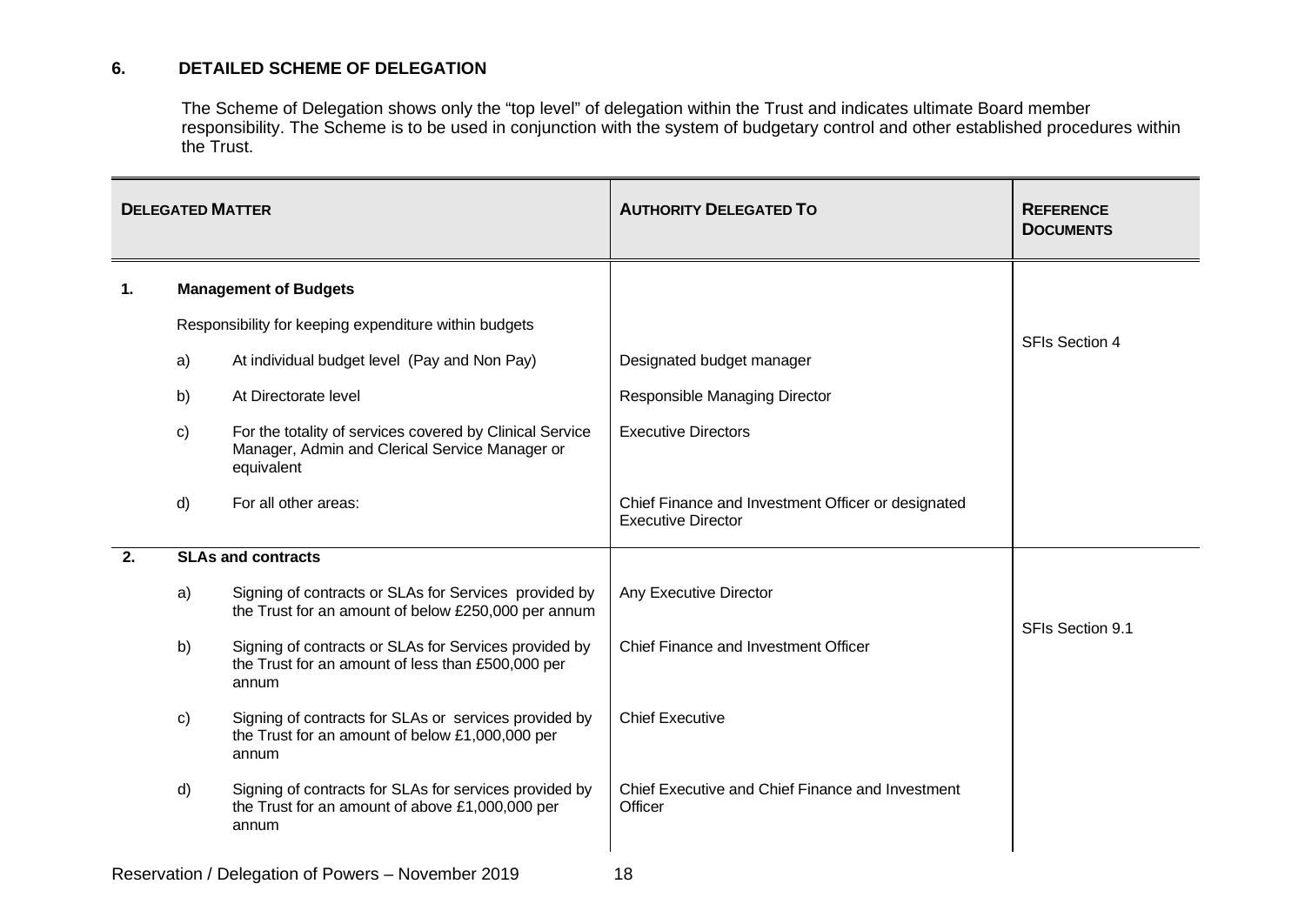| <b>DELEGATED MATTER</b>                            |                                                                                                                                |                                                                                   | <b>AUTHORITY DELEGATED TO</b>                                                      | <b>REFERENCE</b><br><b>DOCUMENTS</b> |
|----------------------------------------------------|--------------------------------------------------------------------------------------------------------------------------------|-----------------------------------------------------------------------------------|------------------------------------------------------------------------------------|--------------------------------------|
|                                                    |                                                                                                                                |                                                                                   |                                                                                    |                                      |
|                                                    | e)                                                                                                                             | Ensuring that there is an SLA contract covering<br>services provided by the Trust | <b>Managing Director</b>                                                           |                                      |
| 3.                                                 |                                                                                                                                | <b>Partnership Arrangements</b>                                                   |                                                                                    |                                      |
|                                                    | Signing of contracts and agreements for Partnership<br>a)<br>arrangements other than those described in section<br>$(2)$ above |                                                                                   | Chief Operating Officer and Chief Executive                                        |                                      |
| 4.                                                 |                                                                                                                                | <b>Maintenance / Operation of Bank Accounts</b>                                   | Chief Finance and Investment Officer                                               | SFIs Section 6                       |
| 5.                                                 |                                                                                                                                | Non Pay Revenue and Capital Expenditure                                           |                                                                                    |                                      |
| a)                                                 | Approving a Requisition                                                                                                        |                                                                                   |                                                                                    |                                      |
|                                                    |                                                                                                                                | All requisitions up to £499                                                       | Ward Manager or equivalent                                                         | <b>SFIs Section 8</b>                |
|                                                    | ٠                                                                                                                              | All requisitions up to £4,999                                                     | Designated budget manager                                                          |                                      |
|                                                    |                                                                                                                                | all requisitions up to £24,999                                                    | The responsible Senior Service Lead, Service Lead or<br>Corporate Heads of Service |                                      |
|                                                    |                                                                                                                                | all requisitions up to £99,999                                                    | The responsible Managing Director or Corporate Deputy<br>Director                  |                                      |
|                                                    |                                                                                                                                | all requisitions up to £249,999                                                   | Responsible Executive Director                                                     |                                      |
|                                                    |                                                                                                                                | all requisitions up to £499,999                                                   | Executive Director and Chief Finance and Investment<br>Officer                     |                                      |
|                                                    |                                                                                                                                | all requisitions over £500,000                                                    | Chief Executive Officer and Chief Finance and<br><b>Investment Officer</b>         |                                      |
|                                                    |                                                                                                                                | Pharmacy orders up to £99,999                                                     | <b>Trust Head of Pharmacy</b>                                                      |                                      |
|                                                    |                                                                                                                                | Pharmacy orders over £100,000                                                     | Medical Director or Chief Finance and Investment Officer                           |                                      |
| Reservation / Delegation of Powers - November 2019 |                                                                                                                                |                                                                                   | 19                                                                                 |                                      |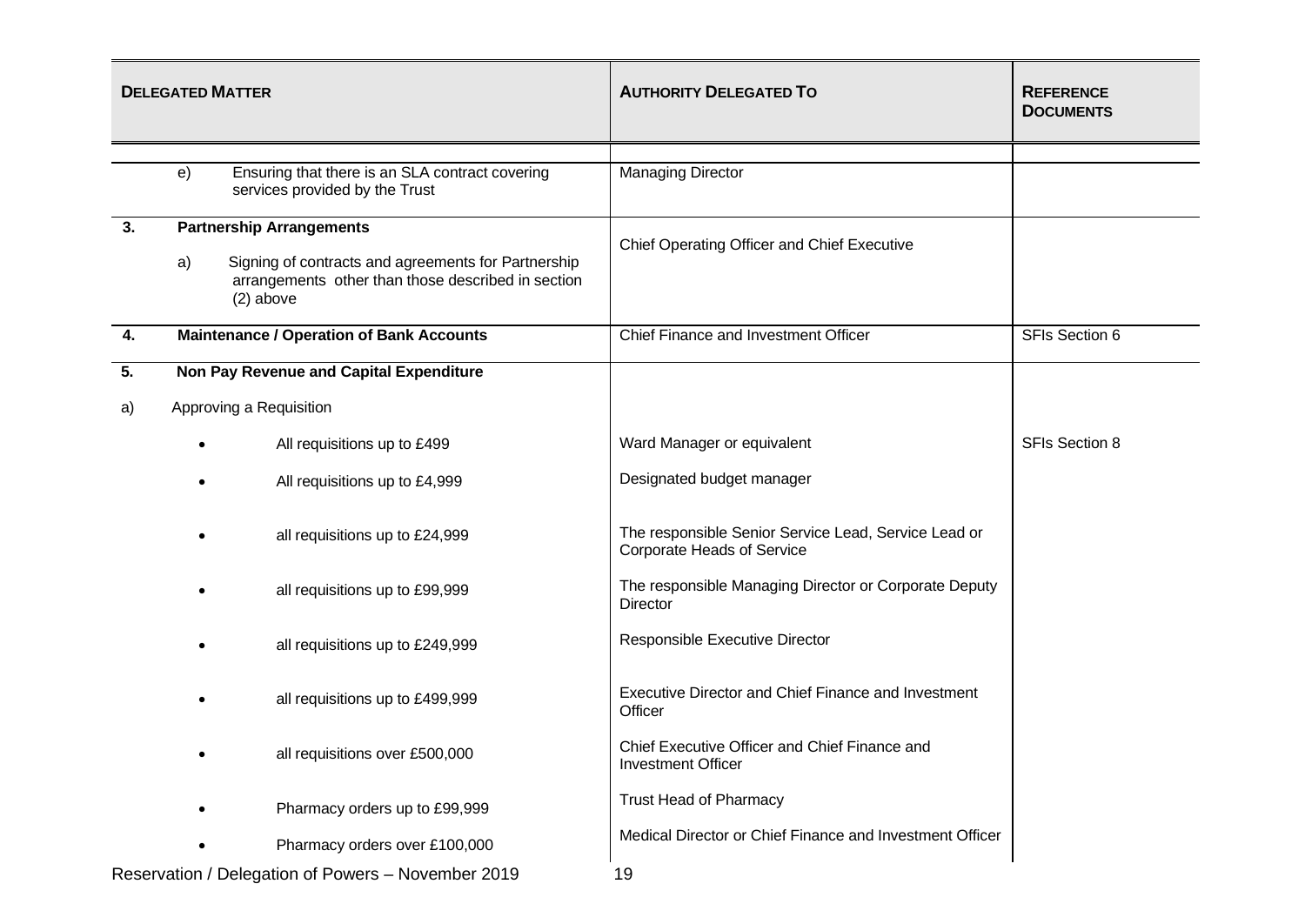| <b>DELEGATED MATTER</b>                                                                                                                                                      |           |                                                                                                                                                                         | <b>AUTHORITY DELEGATED TO</b>                                                      | <b>REFERENCE</b><br><b>DOCUMENTS</b> |
|------------------------------------------------------------------------------------------------------------------------------------------------------------------------------|-----------|-------------------------------------------------------------------------------------------------------------------------------------------------------------------------|------------------------------------------------------------------------------------|--------------------------------------|
|                                                                                                                                                                              |           |                                                                                                                                                                         |                                                                                    |                                      |
| b)                                                                                                                                                                           |           | Authorising an Invoice for Payment for Goods & Services<br>acquired without purchase order or prior agreement of<br>charges in writing in accordance with limits above. |                                                                                    |                                      |
|                                                                                                                                                                              |           | up to £499                                                                                                                                                              | Ward Manager or equivalent                                                         |                                      |
|                                                                                                                                                                              |           | up to £4,999                                                                                                                                                            | Designated budget manager                                                          |                                      |
|                                                                                                                                                                              | $\bullet$ | up to £24,999                                                                                                                                                           | The responsible Senior Service Lead, Service Lead or<br>Corporate Heads of Service |                                      |
|                                                                                                                                                                              |           | up to £99,999                                                                                                                                                           | The responsible Managing Director or Corporate Deputy                              |                                      |
|                                                                                                                                                                              |           | up to £249,999                                                                                                                                                          | Responsible Executive Director                                                     |                                      |
|                                                                                                                                                                              |           | up to £499,999                                                                                                                                                          | Executive Director and Chief Finance and Investment<br>Officer                     |                                      |
|                                                                                                                                                                              |           | £500,000 and over                                                                                                                                                       | Chief Executive and Chief Finance and Investment<br>Officer                        |                                      |
|                                                                                                                                                                              |           | Pharmacy invoices up to £99,999                                                                                                                                         | <b>Trust Head of Pharmacy</b>                                                      |                                      |
|                                                                                                                                                                              |           | Pharmacy invoices over £100,000                                                                                                                                         | Medical Director or Chief Finance and Investment Officer                           |                                      |
| With the exception of the Chief Finance and Investment Officer and<br>the Chief Executive no one individual can approve a requisition and<br>approve the same purchase order |           |                                                                                                                                                                         |                                                                                    |                                      |
| C)                                                                                                                                                                           |           | Approving expenditure in excess of tender price up-to 10% or<br>£15k whichever is the higher                                                                            | Chief Finance and Investment Officer or Designated<br><b>Executive Director</b>    |                                      |
|                                                                                                                                                                              |           | / Delegation of Dougre November 2010                                                                                                                                    |                                                                                    |                                      |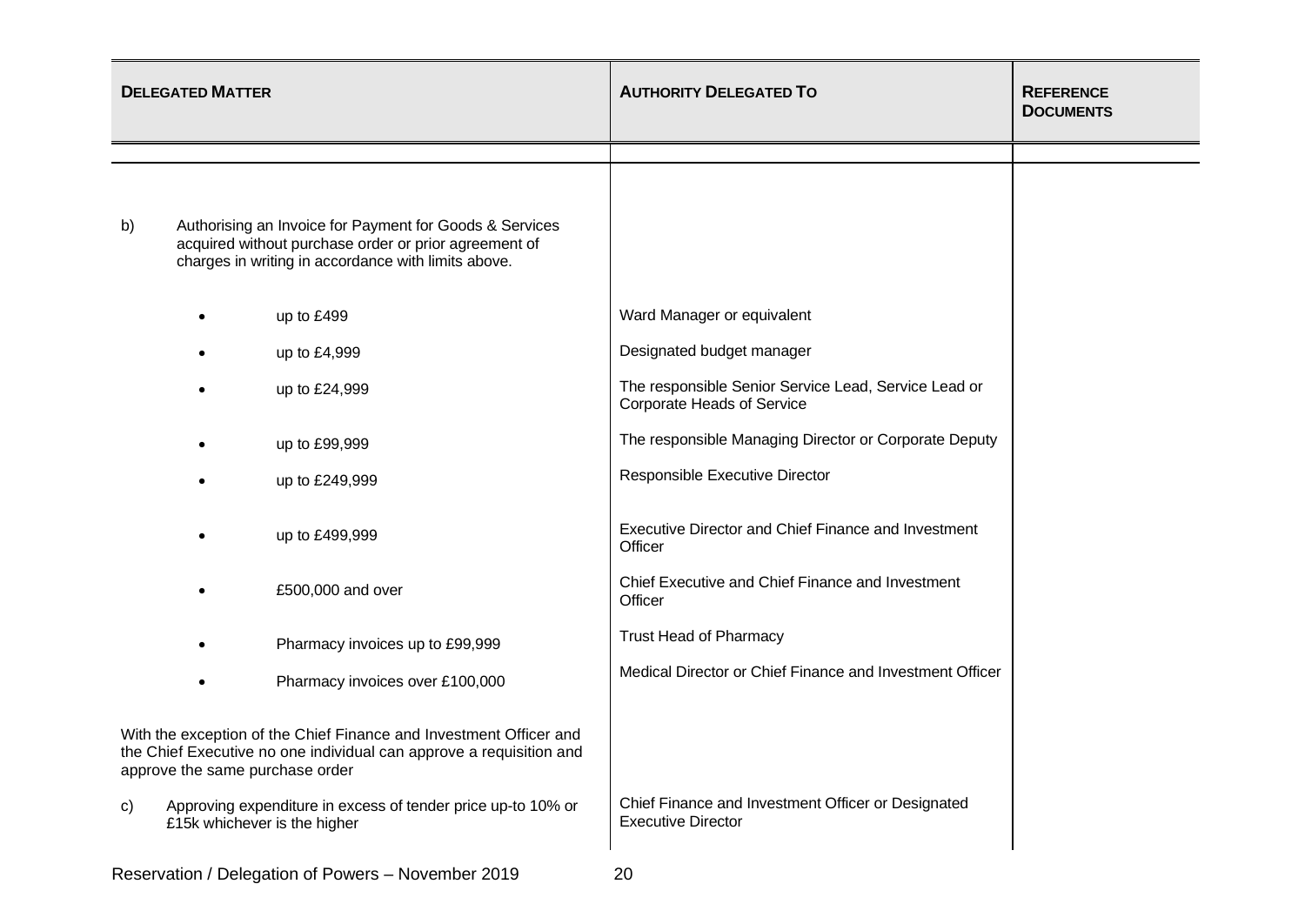|              | <b>DELEGATED MATTER</b>                                                                                                                                                    | <b>AUTHORITY DELEGATED TO</b>                                                                                      | <b>REFERENCE</b><br><b>DOCUMENTS</b> |  |
|--------------|----------------------------------------------------------------------------------------------------------------------------------------------------------------------------|--------------------------------------------------------------------------------------------------------------------|--------------------------------------|--|
|              |                                                                                                                                                                            |                                                                                                                    |                                      |  |
| $\mathsf{d}$ | Approving expenditure in excess of tender price > 10% or more<br>that £15k.                                                                                                | <b>Chief Executive</b>                                                                                             |                                      |  |
| e)           | Letters of intent                                                                                                                                                          |                                                                                                                    |                                      |  |
|              | Up to £50,000                                                                                                                                                              | <b>Responsible Director</b>                                                                                        |                                      |  |
|              | £50,000 $-$ £100,000                                                                                                                                                       | Responsible Director and Executive Director                                                                        |                                      |  |
|              | £100,000 - £150,000                                                                                                                                                        | Chief Finance and Investment Officer                                                                               |                                      |  |
|              | Over £150,000                                                                                                                                                              | <b>Chief Executive</b>                                                                                             |                                      |  |
| 6.           | <b>Capital Schemes</b>                                                                                                                                                     |                                                                                                                    |                                      |  |
|              | All amounts refer to total contract values, not annual values                                                                                                              |                                                                                                                    |                                      |  |
|              | Approval of Capital Schemes up to £250,000                                                                                                                                 | <b>Capital Review Group</b>                                                                                        | SFIs Section 14                      |  |
|              | Approval of capital schemes up to £1,000,000, previously<br>approved in the Trust's annual capital programme                                                               | <b>Executive Management Team</b>                                                                                   |                                      |  |
|              | Approval of virements to capital scheme budgets<br>within approved capital programme;<br>Up to £50,000<br>Over £50,000<br>$\bullet$                                        | Director of Estates & Facilities<br>Chief Finance and Investment Officer                                           |                                      |  |
| a)           | Appointment of architects, quantity surveyors, consultant engineer<br>and other professional advisors within EU regulations:<br>up to £25,000<br>$\bullet$<br>over £25,000 | Executive Director or Director of Estates & Facilities.<br>Chief Executive or Chief Finance and Investment Officer |                                      |  |
| b)           | Financial monitoring and reporting on all capital scheme<br>expenditure;<br>To the Trust Board                                                                             | Chief Finance and Investment Officer / nominated<br>Deputy                                                         |                                      |  |
|              | Reservation / Delegation of Powers - November 2019<br>21                                                                                                                   |                                                                                                                    |                                      |  |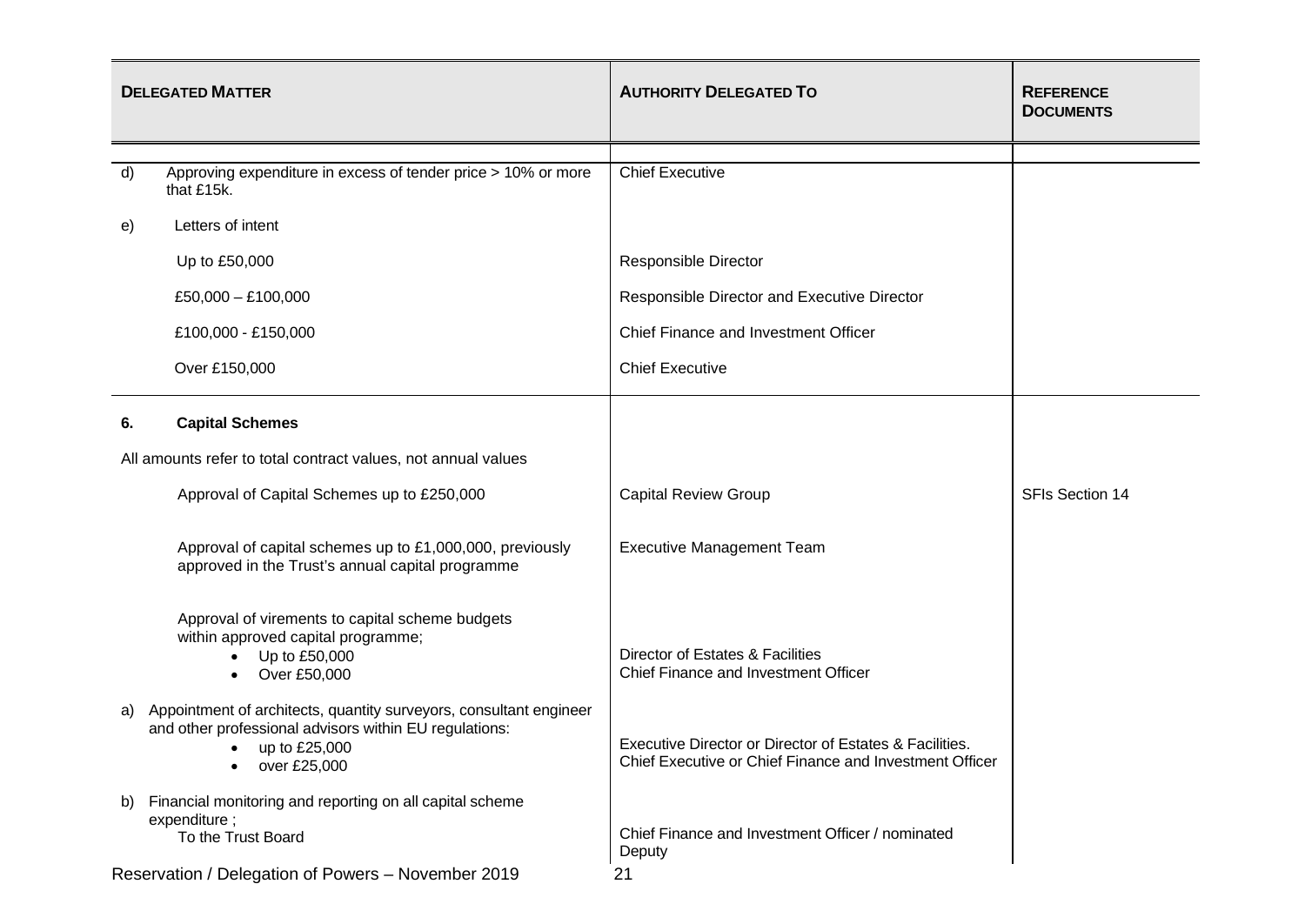| <b>DELEGATED MATTER</b>                                                                                                                                                                                                                                                                                                             | <b>AUTHORITY DELEGATED TO</b>                                                                                                                                                         | <b>REFERENCE</b><br><b>DOCUMENTS</b> |
|-------------------------------------------------------------------------------------------------------------------------------------------------------------------------------------------------------------------------------------------------------------------------------------------------------------------------------------|---------------------------------------------------------------------------------------------------------------------------------------------------------------------------------------|--------------------------------------|
|                                                                                                                                                                                                                                                                                                                                     |                                                                                                                                                                                       |                                      |
| To the Executive Management Team / Senior Management<br>Team                                                                                                                                                                                                                                                                        | Director of Estates and Facilities                                                                                                                                                    |                                      |
| Granting and Termination of leases with annual rent <£100k<br>C)                                                                                                                                                                                                                                                                    | Chief Finance and Investment Officer                                                                                                                                                  |                                      |
| Granting and termination of leases of >£100k<br>d)                                                                                                                                                                                                                                                                                  | Chief Executive and Chief Finance and Investment<br>Officer                                                                                                                           |                                      |
| e) Capital works orders after appropriate tendering / quotation:<br>Up to £99,999                                                                                                                                                                                                                                                   | Director of Estates and Facilities                                                                                                                                                    |                                      |
| £100,000 to £249,999                                                                                                                                                                                                                                                                                                                | Chief Finance and Investment Officer & Director of<br><b>Estates and Facilities</b>                                                                                                   |                                      |
| £250,000 to £999,999                                                                                                                                                                                                                                                                                                                | Chief Executive and Chief Finance and Investment<br>Officer                                                                                                                           |                                      |
| £1,000,000 and over                                                                                                                                                                                                                                                                                                                 | <b>Trust Board</b>                                                                                                                                                                    |                                      |
| 7. Approval of Business cases                                                                                                                                                                                                                                                                                                       |                                                                                                                                                                                       |                                      |
| All amounts refer to total contract values, not annual values                                                                                                                                                                                                                                                                       |                                                                                                                                                                                       |                                      |
| Capital Investment, equipment and estates expenditure<br>a)                                                                                                                                                                                                                                                                         |                                                                                                                                                                                       |                                      |
| Investment less than £50,000, (business case for capital<br>expenditure format)<br>Investment greater than £50,000 but less than £500,000<br>$\bullet$<br>(business case in the capital format)<br>Investment greater than £500,000 but less than £1m<br>$\bullet$<br>(prepare a business case in the capital format).<br>Above £1m | Chief Finance and Investment Officer if within<br>$\bullet$<br>plan/budget<br><b>Executive Management Team</b><br>$\bullet$<br>Finance and Investment Committee<br><b>Trust Board</b> |                                      |
| Limits of Authorisation for bids for new business<br>b)                                                                                                                                                                                                                                                                             |                                                                                                                                                                                       |                                      |
| Less than £50,000<br>Between £50,000 and £500,000<br>Between £500,000 and £1.5m<br>Above £1.5m                                                                                                                                                                                                                                      | Responsible Managing Director<br><b>Executive Management Team</b><br>Finance and Investment Committee<br><b>Trust Board</b>                                                           |                                      |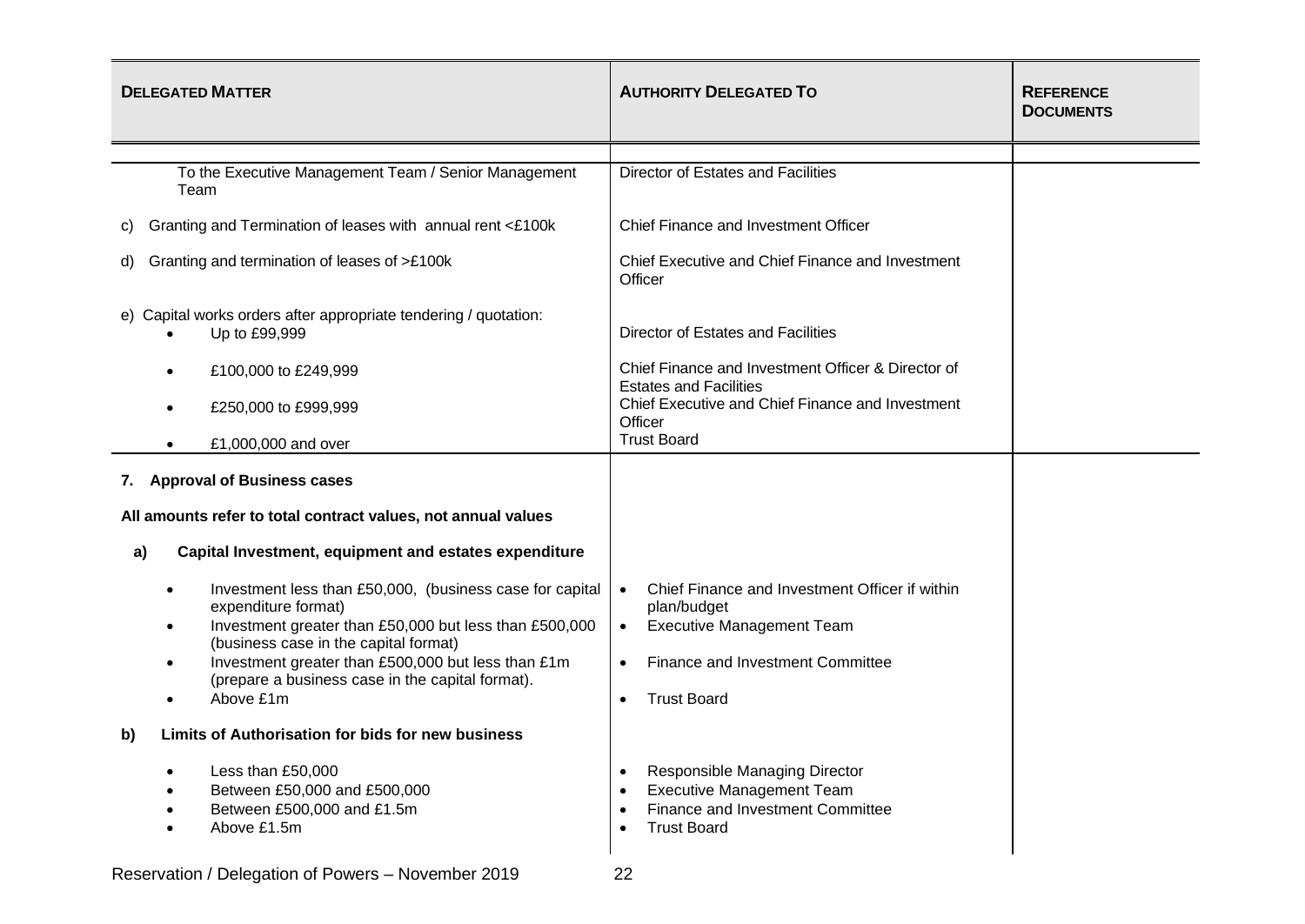| <b>DELEGATED MATTER</b>                                                                                                                                                                                                                                                                                                                          | <b>AUTHORITY DELEGATED TO</b>                                                                                                                                                                                 | <b>REFERENCE</b><br><b>DOCUMENTS</b>                  |
|--------------------------------------------------------------------------------------------------------------------------------------------------------------------------------------------------------------------------------------------------------------------------------------------------------------------------------------------------|---------------------------------------------------------------------------------------------------------------------------------------------------------------------------------------------------------------|-------------------------------------------------------|
| c) Other Service developments (use service development<br>template)<br>less than £50,000<br>between £50,000 and £500,000<br>between £500,000 and £1m<br>Above £1m but below the Trust Delegated Limit.<br>All cases with investment greater than delegated limit -<br>Follow 5 Case format and require NHSI approval require<br>SOC, OBC and FBC | Responsible Managing Director if within<br>plan/budget<br><b>Executive Management Team</b><br>Finance and Investment Committee<br><b>Trust Board</b><br>$\bullet$<br><b>Trust Board and NHSI</b><br>$\bullet$ |                                                       |
| 8. Quotation, Tendering & Contract Procedures                                                                                                                                                                                                                                                                                                    |                                                                                                                                                                                                               |                                                       |
| All amounts refer to total contract values, not annual values                                                                                                                                                                                                                                                                                    |                                                                                                                                                                                                               |                                                       |
| Authority to award after proper procedures :                                                                                                                                                                                                                                                                                                     |                                                                                                                                                                                                               |                                                       |
| Obtaining 2 minimum written quotations for goods/services<br>a)<br>over £5,000 and up to £9,999                                                                                                                                                                                                                                                  | Designated Budget manager                                                                                                                                                                                     |                                                       |
| Obtaining 3 written quotations for goods/services from<br>b)<br>£10,000 to £74,999                                                                                                                                                                                                                                                               | Responsible Director and Head of Procurement                                                                                                                                                                  | SFIs Sections 8;                                      |
| Obtaining 4 written competitive tenders for goods/services<br>C)<br>from £74,999 to OJEU threshold level for schedule 1 public<br>bodies (£122,976 as at 1 November 2020)                                                                                                                                                                        | Director and Chief Finance and Investment Officer                                                                                                                                                             |                                                       |
| Obtaining competitive tenders for goods/services over OJEU<br>d).<br>threshold level for schedule 1 public bodies (£122,976 as at 1<br>November 2020)                                                                                                                                                                                            | Chief Executive and Chief Finance and Investment<br>Officer                                                                                                                                                   | <b>Reservation of Powers</b><br>to the Board<br>1.7.3 |
| Waiving of quotations & tenders subject to SFIs<br>e)<br><b>Opening Tenders and Quotations</b><br>Reservation / Delegation of Powers - November 2019                                                                                                                                                                                             | Any Executive Director<br>23                                                                                                                                                                                  |                                                       |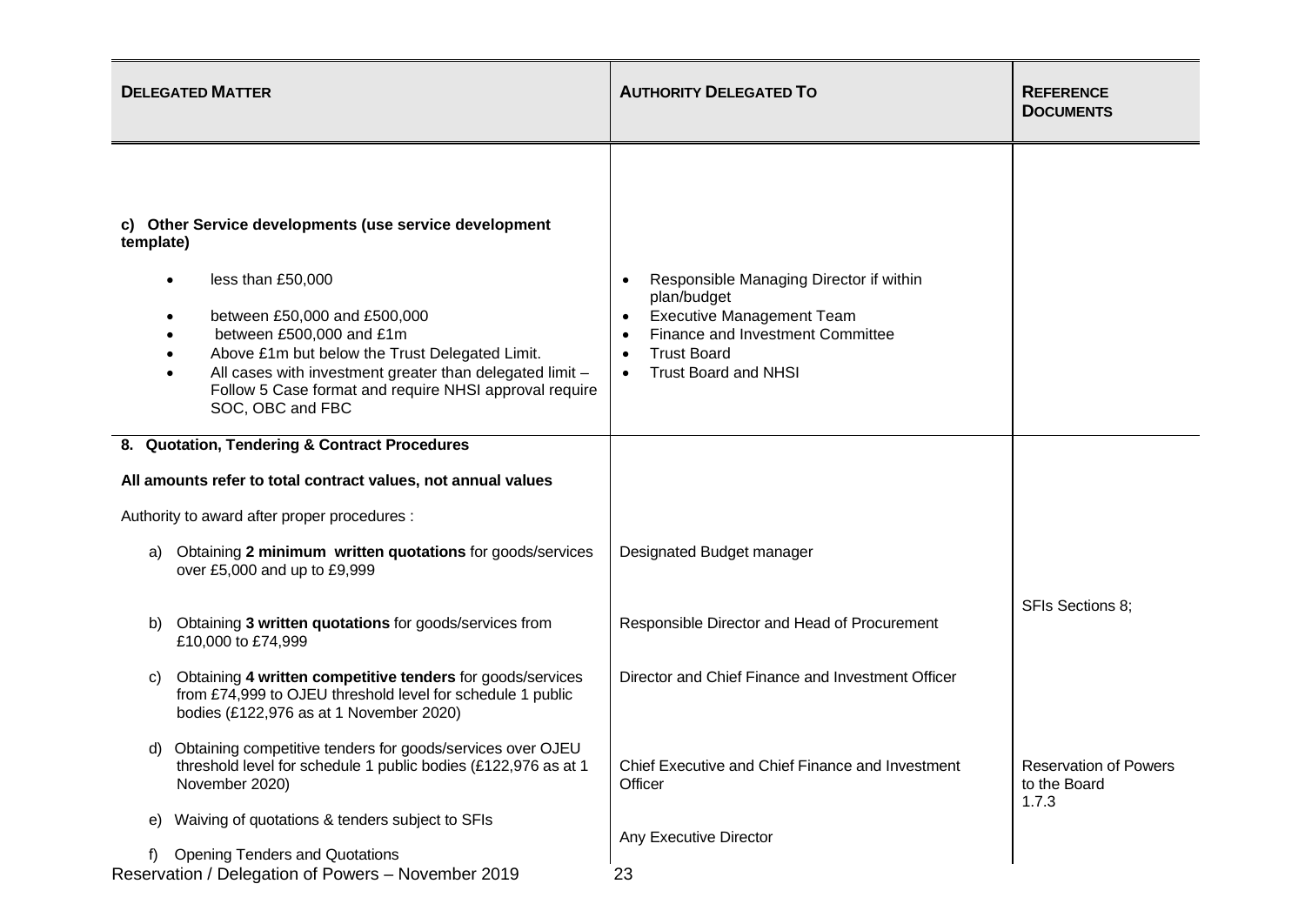|                                                                                                                                                                                                             | <b>DELEGATED MATTER</b>                                                                                                           | <b>AUTHORITY DELEGATED TO</b>                                                        | <b>REFERENCE</b><br><b>DOCUMENTS</b> |
|-------------------------------------------------------------------------------------------------------------------------------------------------------------------------------------------------------------|-----------------------------------------------------------------------------------------------------------------------------------|--------------------------------------------------------------------------------------|--------------------------------------|
|                                                                                                                                                                                                             |                                                                                                                                   |                                                                                      |                                      |
| $\bullet$<br>g)                                                                                                                                                                                             | Up to £100,000<br>Over £100,000<br>Signing of contracts for Expenditure                                                           | Two senior Officers/managers<br>Executive Director + 1 senior Officer/manager        |                                      |
|                                                                                                                                                                                                             | Up to £99,999                                                                                                                     | All Directors, and nominated deputies<br>٠                                           |                                      |
|                                                                                                                                                                                                             | Up to £99,999                                                                                                                     | Any Executive Director                                                               |                                      |
|                                                                                                                                                                                                             | Up to £499,999                                                                                                                    | Any Executive Director and Chief Finance and<br><b>Investment Officer</b>            |                                      |
|                                                                                                                                                                                                             | Up to £999,999                                                                                                                    | Chief Executive and Chief Finance and Investment<br>Officer                          |                                      |
|                                                                                                                                                                                                             | Over £1,000,000                                                                                                                   | Chief Executive and Chairman                                                         |                                      |
| 9.                                                                                                                                                                                                          | <b>Setting of Fees and Charges</b>                                                                                                |                                                                                      |                                      |
| a)                                                                                                                                                                                                          | Private Patients, Overseas Visitors, Income Generation and<br>other patient related services.                                     | Chief Finance and Investment Officer or nominated<br>deputy                          | <b>SFIs Section 7</b>                |
| b)                                                                                                                                                                                                          | <b>Price of NHS Contracts</b><br>Charges for all NHS Contracts, be they block, cost per case,<br>cost and volume, spare capacity, | Chief Finance and Investment Officer and appropriate<br>Managing Director of service | SFIs Section 7                       |
| 10.                                                                                                                                                                                                         | <b>Engagement of Staff Not On the Establishment</b>                                                                               |                                                                                      |                                      |
| Any engagement must be compliant with employment and tax law and<br>best practice, with advice being obtained from Workforce and specific<br>consideration being given to consideration of IR35 regulations |                                                                                                                                   |                                                                                      |                                      |
| a)                                                                                                                                                                                                          | Non Medical Consultancy Staff<br>Where aggregate commitment in any one year (or total<br>commitment) is less than £4,999          | <b>Budget Holder</b>                                                                 | SFIs Section 10                      |
| b)                                                                                                                                                                                                          | Where aggregate commitment is more than £5,000 and less                                                                           | Director of service or Executive Director                                            |                                      |
|                                                                                                                                                                                                             | Reservation / Delegation of Powers - November 2019                                                                                | 24                                                                                   |                                      |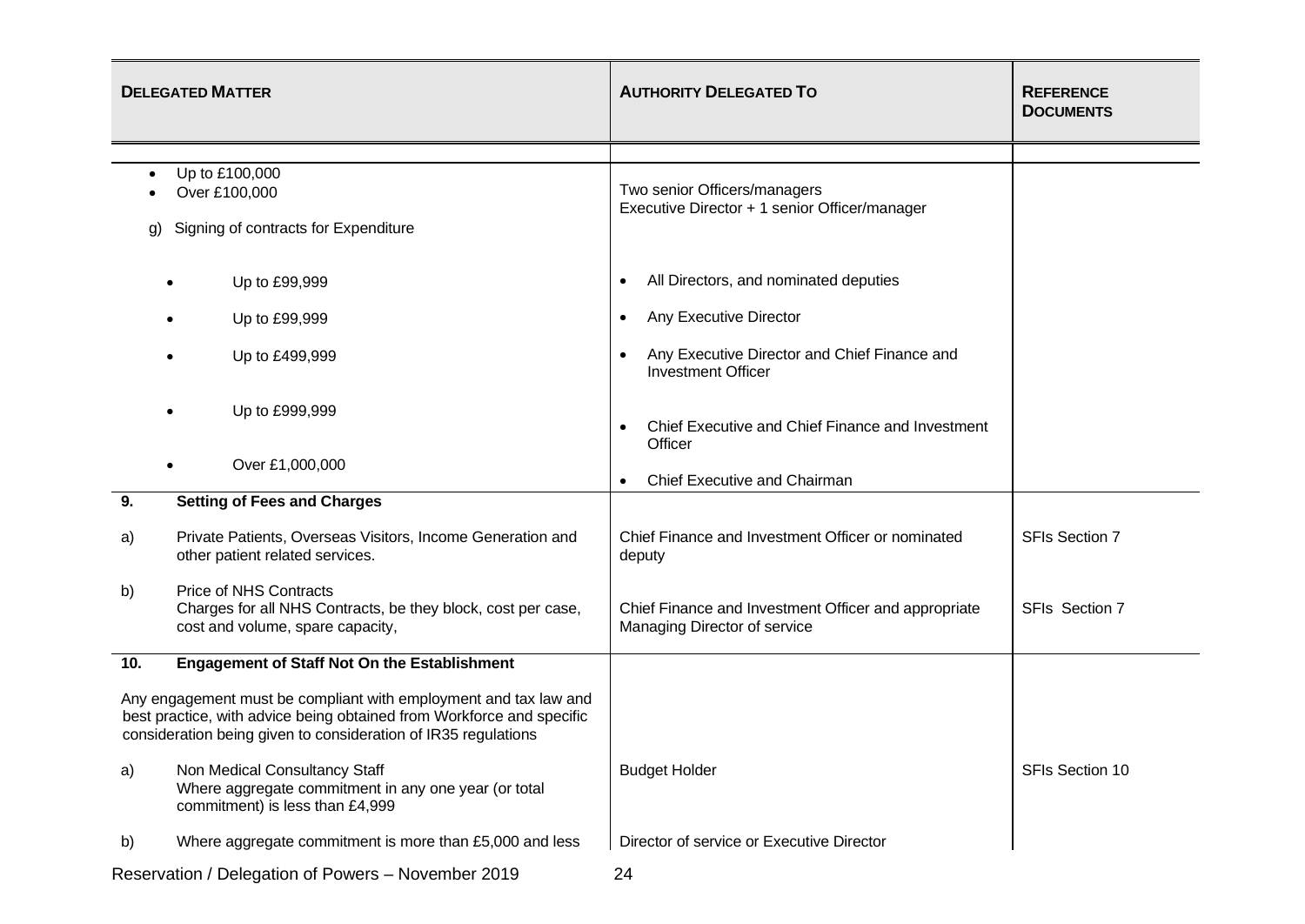|                                                    | <b>DELEGATED MATTER</b>                                                                                                          | <b>AUTHORITY DELEGATED TO</b>                                                                | <b>REFERENCE</b><br><b>DOCUMENTS</b> |
|----------------------------------------------------|----------------------------------------------------------------------------------------------------------------------------------|----------------------------------------------------------------------------------------------|--------------------------------------|
|                                                    |                                                                                                                                  |                                                                                              |                                      |
|                                                    | than £24,999                                                                                                                     |                                                                                              |                                      |
| c)                                                 | Where aggregate commitment is more than £25,000 but less<br>than £50,000                                                         | Chief Executive or Chief Finance and Investment Officer                                      |                                      |
| d)                                                 | Where the aggregate commitment is £50,000 or more                                                                                | Chief Executive, Chief Finance and Investment Officer<br>and NHSI approval via business case |                                      |
| e)                                                 | <b>Engagement of Trust's Solicitors</b>                                                                                          | Chief Executive or responsible Executive Director                                            |                                      |
| f                                                  | Booking of Bank or Agency Staff                                                                                                  | Managing Director, Clinical Director or Head of Nursing<br>of service                        |                                      |
| 11                                                 | <b>Expenditure from Charitable and Endowment Funds</b>                                                                           |                                                                                              |                                      |
| a)                                                 | Annual expenditure plans                                                                                                         | <b>Trust and Charitable Funds Committee</b>                                                  | SFIs Section 19                      |
| a)                                                 | <b>Specific Expenditures</b>                                                                                                     | <b>Trust and Charitable Funds Committee</b>                                                  |                                      |
| 12.                                                | <b>Property Agreements/Licenses</b>                                                                                              |                                                                                              |                                      |
| a)                                                 | Preparation and signature of all tenancy agreements/licenses<br>for all staff subject to Trust Policy on accommodation for staff | Director of service                                                                          |                                      |
| b)                                                 | Extensions to existing leases                                                                                                    | Chief Finance and Investment Officer                                                         |                                      |
| C)                                                 | Letting of premises to outside organisations                                                                                     | Chief Finance and Investment Officer and Executive<br><b>Director</b>                        |                                      |
| d)                                                 | Approval of rent based on professional assessment                                                                                | Director of Estates and Facilities                                                           |                                      |
| 13.                                                | <b>Condemning &amp; Disposal</b>                                                                                                 |                                                                                              |                                      |
| a)                                                 | Items (excluding IT) obsolete, obsolescent, redundant,<br>irreparable or cannot be repaired cost effectively                     |                                                                                              |                                      |
|                                                    | i)<br>with current/estimated purchase price <£100                                                                                | Designated budget manager                                                                    | SFIs Section 16                      |
|                                                    | with current purchase new price >£100<br>ii)                                                                                     | Director of service                                                                          |                                      |
| Reservation / Delegation of Powers - November 2019 |                                                                                                                                  | 25                                                                                           |                                      |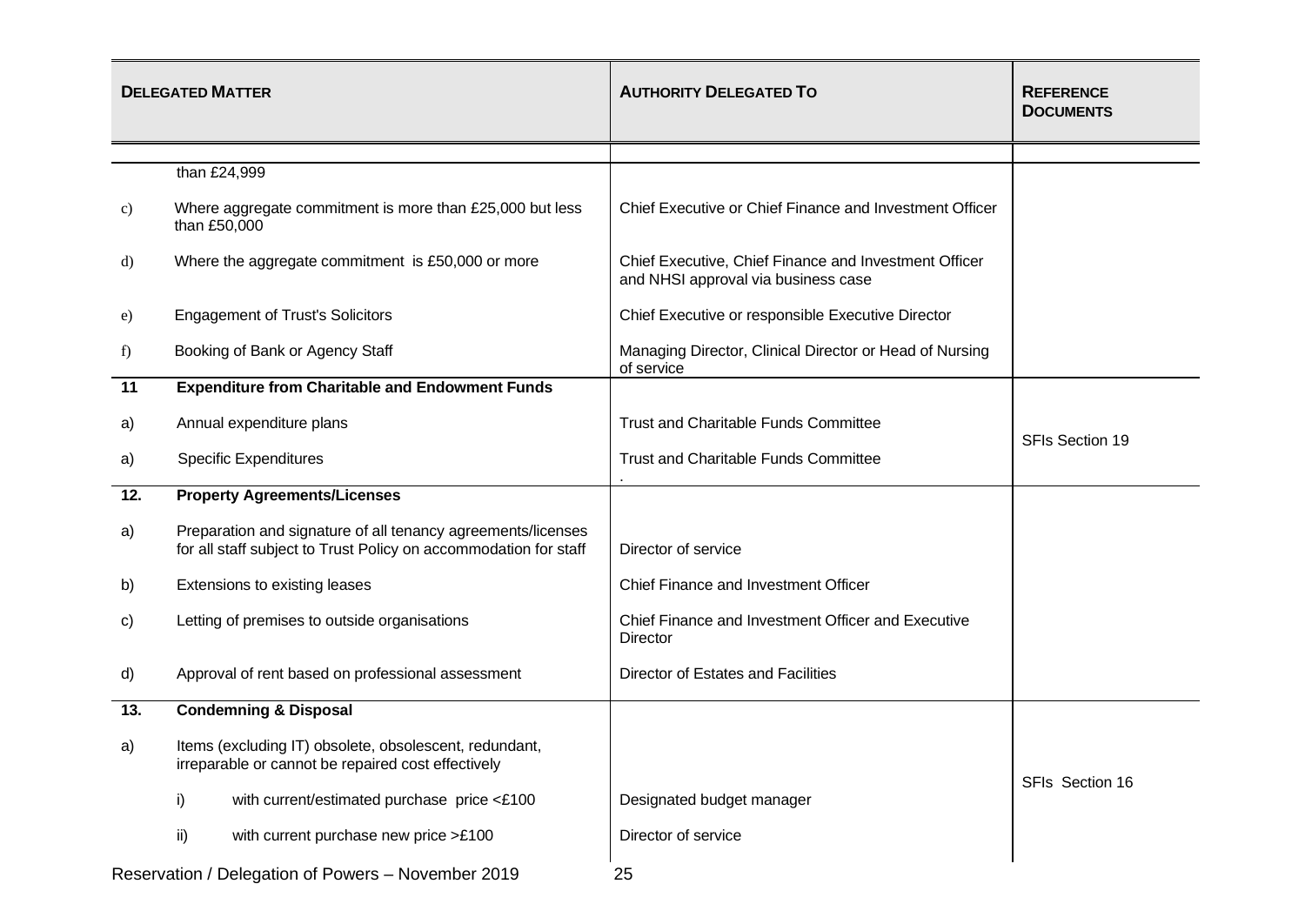|     | <b>DELEGATED MATTER</b>                                                                                                                                                                          | <b>AUTHORITY DELEGATED TO</b>                                                | <b>REFERENCE</b><br><b>DOCUMENTS</b>               |
|-----|--------------------------------------------------------------------------------------------------------------------------------------------------------------------------------------------------|------------------------------------------------------------------------------|----------------------------------------------------|
|     |                                                                                                                                                                                                  |                                                                              |                                                    |
|     | iii)<br>disposal of mechanical and engineering plant (subject<br>to estimated income of less than £1,000 per sale)                                                                               | Director of Estates and Facilities                                           |                                                    |
|     | disposal of mechanical and engineering plant (subject<br>iv)<br>to estimated income exceeding £1,000 per sale)                                                                                   | Chief Finance and Investment Officer                                         |                                                    |
| b)  | IT equipment                                                                                                                                                                                     | Chief Finance and Investment Officer and Chief<br><b>Information Officer</b> |                                                    |
| 14. | Losses, Write-off & Compensation                                                                                                                                                                 |                                                                              |                                                    |
| a)  | Losses and Cash due to theft, fraud, overpayment & others<br>Up to £50,000                                                                                                                       | Chief Executive and Chief Finance and Investment<br>Officer                  | <b>SFIs Section 16</b>                             |
| b)  | Fruitless Payments (including abandoned Capital Schemes)<br>Up to £250,000                                                                                                                       | Chief Executive and Chief Finance and Investment<br>Officer                  |                                                    |
| C)  | Bad Debts and Claims Abandoned. Private Patients,<br>Overseas Visitors & Other<br>Up to £50,000                                                                                                  | Chief Executive or Chief Finance and Investment Officer                      |                                                    |
| d)  | Damage to buildings, fittings, furniture and equipment and loss<br>of equipment and property in stores and in use due to<br>Culpable causes (e.g. fraud, theft, arson) or other up to<br>£50,000 | Chief Executive or Chief Finance and Investment Officer                      |                                                    |
| e)  | Compensation payments made under legal obligation                                                                                                                                                | Chief Executive or Chief Finance and Investment Officer                      |                                                    |
| f)  | Extra Contractual payments to contractors<br>Up to £50,000<br>Over £50,000                                                                                                                       | Chief Executive or Chief Finance and Investment Officer<br>Board approval    | <b>Reservation of Powers</b><br>to the Board 1.7.4 |
|     | <b>Ex-Gratia Payments</b>                                                                                                                                                                        |                                                                              |                                                    |
| g)  | Patients and staff for loss of personal effects<br>Less than £5,000                                                                                                                              | Chief Finance and Investment Officer                                         |                                                    |
|     | £5,000 to £50,000                                                                                                                                                                                | Chief Executive and Chief Finance and Investment                             |                                                    |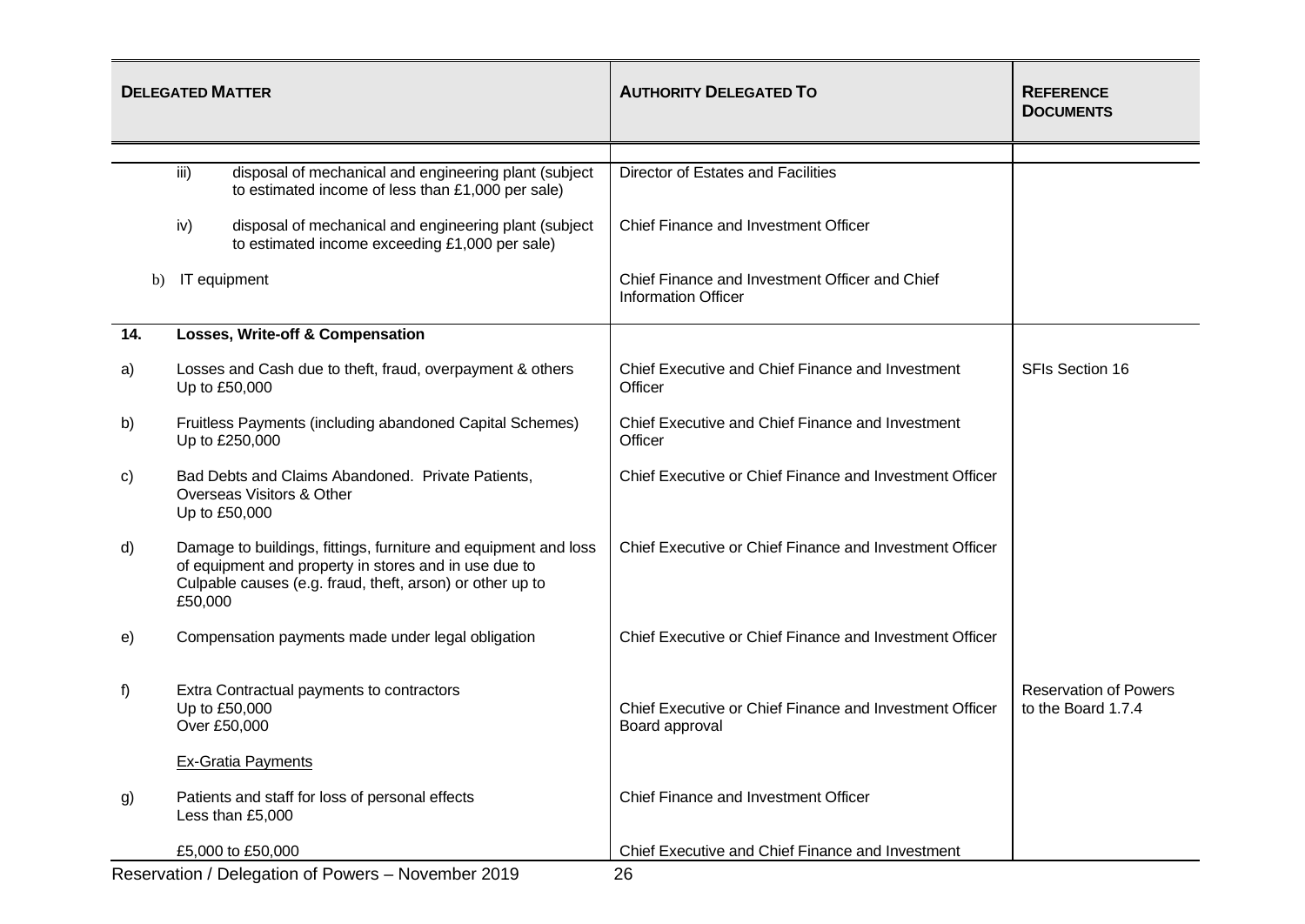|                                                    | <b>DELEGATED MATTER</b>                                                                                                                                      | <b>AUTHORITY DELEGATED TO</b>                                                                      | <b>REFERENCE</b><br><b>DOCUMENTS</b> |
|----------------------------------------------------|--------------------------------------------------------------------------------------------------------------------------------------------------------------|----------------------------------------------------------------------------------------------------|--------------------------------------|
|                                                    |                                                                                                                                                              | Officer                                                                                            |                                      |
| h)                                                 | For clinical negligence up to £249,999 (negotiated settlements)                                                                                              | Chief Executive and Chief Finance and Investment<br>Officer                                        |                                      |
|                                                    | For clinical negligence over £250,000                                                                                                                        | Board approval                                                                                     |                                      |
| i)                                                 | For personal injury claims involving negligence where legal<br>advice has been obtained and guidance applied<br>Up to £249,999 (including plaintiff's costs) | Chief Executive and Chief Finance and Investment<br>Officer                                        |                                      |
|                                                    | Over £250,000                                                                                                                                                | Board approval                                                                                     |                                      |
| j)                                                 | Other, except cases of maladministration where there was no<br>financial loss by claimant £50,000                                                            | Chief Executive and Chief Finance and Investment<br>Officer                                        |                                      |
| k).                                                | Write off of Debtors                                                                                                                                         | Chief Finance and Investment Officer and reported to<br><b>Audit Committee</b>                     |                                      |
|                                                    | For items $a$ ) – e), g), j) and k) any item exceeding the value stated<br>requires authorisation from the Department of Health and Social Care              |                                                                                                    |                                      |
| 15.                                                | <b>Reporting of Incidents to the Police</b>                                                                                                                  |                                                                                                    | SFIs Section 2 & 16                  |
| a)                                                 | Where a criminal offence is suspected<br>criminal offence of a violent nature<br>ii)<br>other                                                                | Duty Manager<br>Managing or Clinical Director of service                                           |                                      |
| b)                                                 | Where fraud and/or bribery is involved                                                                                                                       | Director of service and Chief Finance and Investment<br>Officer and Local Counter Fraud Specialist |                                      |
| 16.                                                | <b>Petty Cash Disbursements</b>                                                                                                                              |                                                                                                    | <b>SFIs Section 6</b>                |
| a)                                                 | Expenditure up to £50 per claim                                                                                                                              | Petty Cash Holder                                                                                  |                                      |
| b)                                                 | Expenditure in excess of £50 per claim                                                                                                                       | Petty Cash holder and Head of Financial Assurance or<br>nominated deputy                           |                                      |
| C)                                                 | Reimbursement of patients monies up to £50                                                                                                                   | Appropriate clinician                                                                              |                                      |
| Reservation / Delegation of Powers - November 2019 |                                                                                                                                                              | 27                                                                                                 |                                      |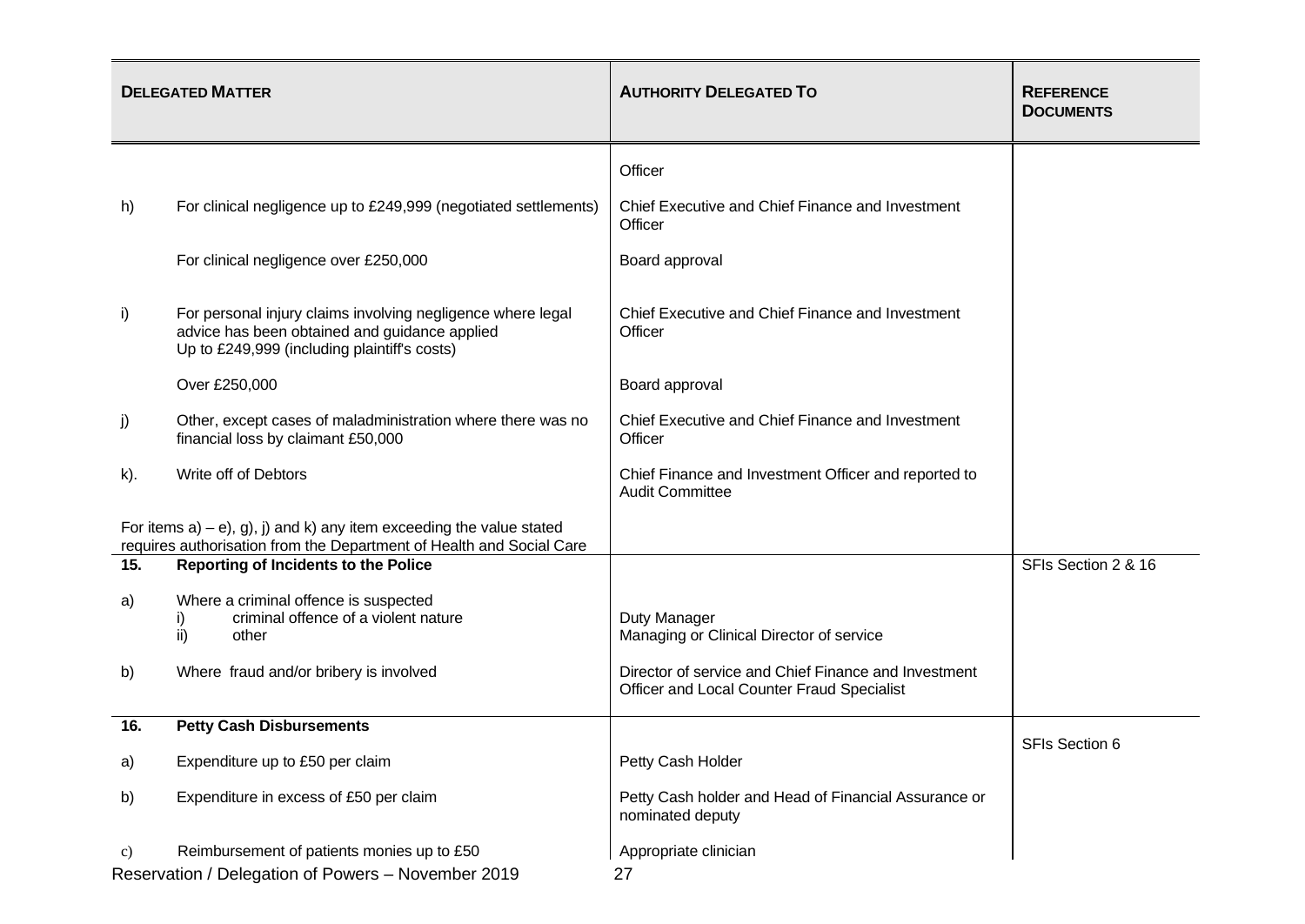|                                                                                        | <b>DELEGATED MATTER</b>                                                                                          | <b>AUTHORITY DELEGATED TO</b>                                                | <b>REFERENCE</b><br><b>DOCUMENTS</b>           |
|----------------------------------------------------------------------------------------|------------------------------------------------------------------------------------------------------------------|------------------------------------------------------------------------------|------------------------------------------------|
|                                                                                        |                                                                                                                  |                                                                              |                                                |
| d)                                                                                     | Reimbursement of patients monies in excess of £50                                                                | Appropriate clinician and Head of Financial Assurance or<br>nominated deputy |                                                |
| e)                                                                                     | Monies to support prompt discharge $-$ up to £100 per patient                                                    | <b>Executive Director</b>                                                    | Petty Cash policy                              |
| 17.                                                                                    | <b>Receiving Hospitality</b>                                                                                     |                                                                              |                                                |
|                                                                                        | Applies to both individual and collective hospitality receipt<br>items.<br>In excess of £25.00 per item received | Managing Director of service to register with Chief<br>Executive's Office.   | <b>Standards of Business</b><br>Conduct policy |
|                                                                                        |                                                                                                                  |                                                                              |                                                |
| 18.                                                                                    | Implementation of Internal and External Audit<br><b>Recommendations</b>                                          | <b>Responsible Director</b>                                                  | SFIs Section 2                                 |
| 19.                                                                                    | <b>Maintenance &amp; Update on Trust Financial Procedures</b>                                                    | Chief Finance and Investment Officer                                         | <b>SFIs Sections 1</b>                         |
| 20.                                                                                    | <b>Investment of Funds (including Charitable &amp; Endowment</b><br>Funds)                                       | Chief Finance and Investment Officer                                         | SFIs Section 10                                |
| 21.                                                                                    | Personnel & Pay                                                                                                  |                                                                              |                                                |
| a)                                                                                     | Authority to fill funded post on the establishment with<br>permanent staff.                                      | <b>All Directors</b>                                                         |                                                |
| b)                                                                                     | Authority to appoint staff to post not on the formal<br>establishment.                                           | <b>Executive Director</b>                                                    |                                                |
| C)                                                                                     | Variation to Pay                                                                                                 |                                                                              |                                                |
| All requests for variations shall be dealt with in accordance with Trust<br>procedures |                                                                                                                  | All Directors and Executive Director of Workforce                            |                                                |
| d)                                                                                     | <b>Upgrading &amp; Regrading</b>                                                                                 |                                                                              |                                                |
|                                                                                        | All requests for upgrading/regrading shall be dealt with in<br>accordance with Trust Procedure                   | All Directors and Executive Director of Workforce                            |                                                |
| Reservation / Delegation of Powers - November 2019                                     |                                                                                                                  | 28                                                                           |                                                |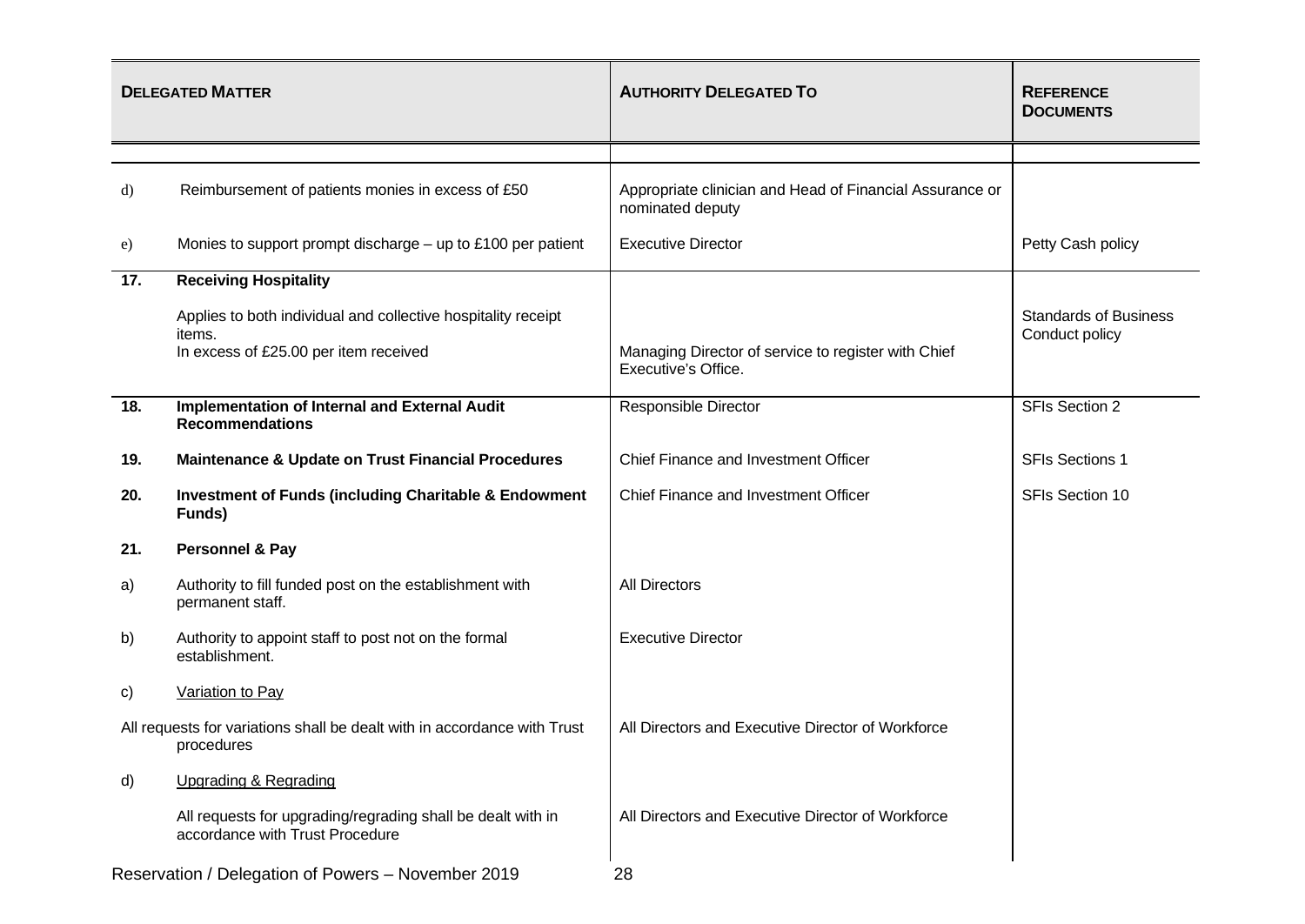| <b>DELEGATED MATTER</b> |              |                                                                                                                                                                                | <b>AUTHORITY DELEGATED TO</b>                           | <b>REFERENCE</b><br><b>DOCUMENTS</b>              |
|-------------------------|--------------|--------------------------------------------------------------------------------------------------------------------------------------------------------------------------------|---------------------------------------------------------|---------------------------------------------------|
|                         |              |                                                                                                                                                                                |                                                         |                                                   |
| e)                      |              | <b>Establishments</b>                                                                                                                                                          |                                                         |                                                   |
|                         | i)           | Additional staff to the agreed establishment within<br>specifically allocated finance.                                                                                         | <b>All Directors</b>                                    |                                                   |
|                         | ii)          | Additional staff to the agreed establishment without<br>specifically allocated finance.                                                                                        | Chief Executive or Chief Finance and Investment Officer |                                                   |
| f)                      | Pay          |                                                                                                                                                                                |                                                         |                                                   |
|                         | i)           | Authority to complete standing data forms effecting<br>pay, new starters, variations and leavers                                                                               | Executive Director of Workforce or nominated deputy     |                                                   |
|                         | ii)          | Authority to complete and authorise positive reporting<br>forms                                                                                                                | Managing Director of service                            |                                                   |
|                         | iii)         | Authority to authorise overtime                                                                                                                                                | Managing Director of service                            |                                                   |
|                         | iv)          | Authority to complete and authorise positive reporting<br>forms                                                                                                                | Managing Director of service                            |                                                   |
|                         | V)           | Authority to authorise travel & subsistence expenses                                                                                                                           | Managing Director of service                            |                                                   |
|                         | vi)          | Approval of Performance Related Pay Assessment                                                                                                                                 | <b>Remuneration Committee</b>                           |                                                   |
| g)                      | <b>Leave</b> |                                                                                                                                                                                |                                                         |                                                   |
|                         | i)           | Approval of annual leave                                                                                                                                                       | Immediate line manager                                  | Agenda for Change<br><b>Conditions of Service</b> |
|                         | ii)          | Annual leave - approval of carry forward (up to<br>maximum of 5 days or in the case of Ancillary &<br>Maintenance staff as defined in their initial conditions<br>of service). | Immediate line manager                                  |                                                   |
|                         | iii)         | Annual leave - approval of carry over in excess of 5<br>days                                                                                                                   | Managing Director of service                            |                                                   |
|                         | iv)          | Compassionate leave up to 3 days                                                                                                                                               | Immediate line manager                                  |                                                   |
|                         | V)           | Compassionate leave up to 6 days                                                                                                                                               | All Directors                                           |                                                   |
|                         |              | Reservation / Delegation of Powers - November 2019                                                                                                                             | 29                                                      |                                                   |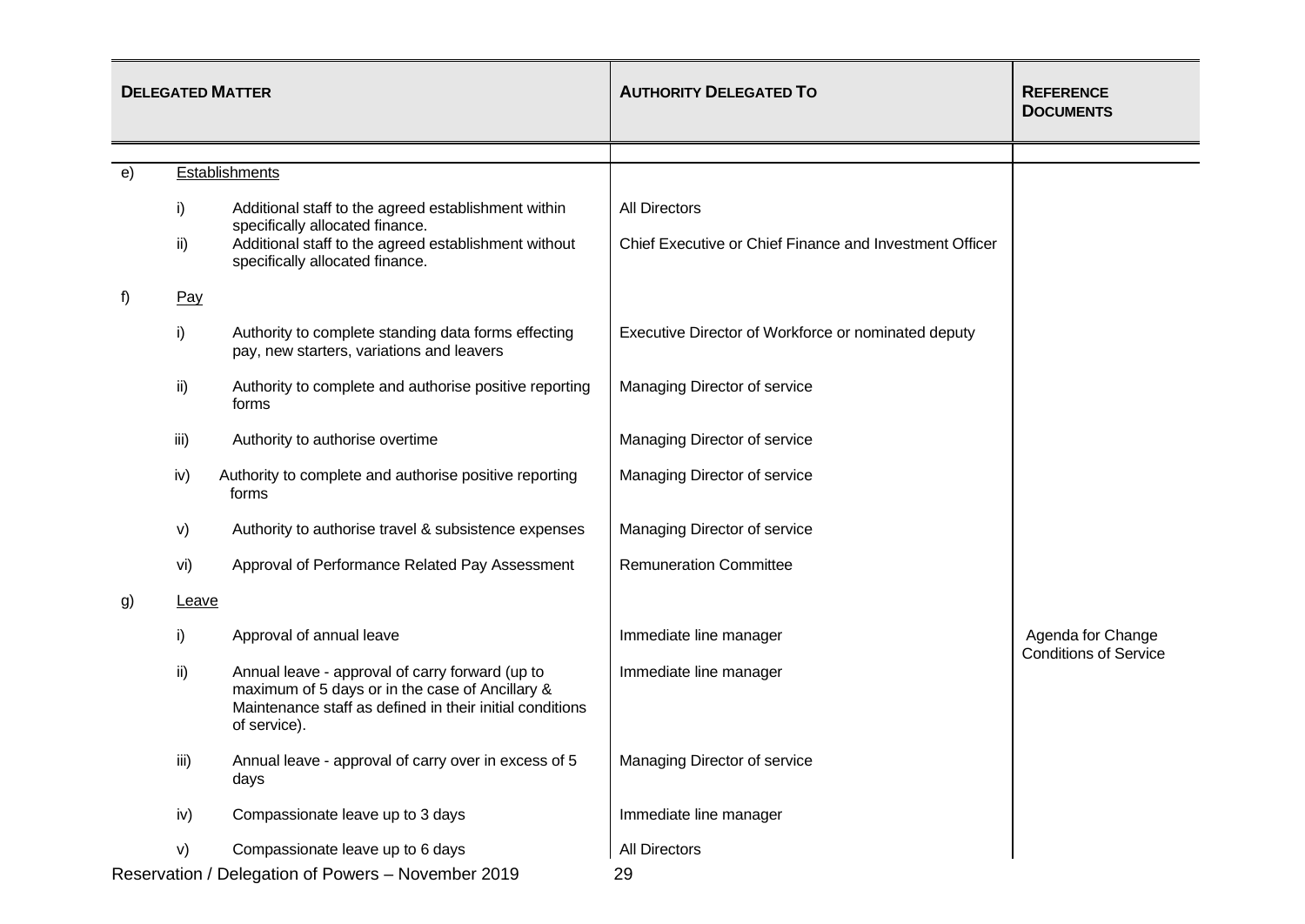| <b>DELEGATED MATTER</b> |                                                                                                                                                                                                                                      |                                                                                              | <b>AUTHORITY DELEGATED TO</b>                                         | <b>REFERENCE</b><br><b>DOCUMENTS</b> |
|-------------------------|--------------------------------------------------------------------------------------------------------------------------------------------------------------------------------------------------------------------------------------|----------------------------------------------------------------------------------------------|-----------------------------------------------------------------------|--------------------------------------|
|                         | vi)                                                                                                                                                                                                                                  | Special leave arrangements<br>* carers leave - up to 1 working week per annual leave<br>year | Immediate line manager                                                |                                      |
|                         | vii)                                                                                                                                                                                                                                 | Leave without pay                                                                            | Immediate line manager                                                |                                      |
|                         | viii)                                                                                                                                                                                                                                | Medical Staff Leave of Absence (paid and unpaid)                                             | Medical Director in conjunction with Managing Director of<br>service  |                                      |
|                         | ix)                                                                                                                                                                                                                                  | Time off in lieu                                                                             | Immediate line manager                                                |                                      |
|                         | X)                                                                                                                                                                                                                                   | Maternity Leave - paid and unpaid                                                            | Automatic approval with guidance                                      |                                      |
| h)                      | <b>Sick Leave</b>                                                                                                                                                                                                                    |                                                                                              |                                                                       |                                      |
|                         | i)                                                                                                                                                                                                                                   | Extension of sick leave on half pay up to three months                                       | Managing Director in conjunction with Deputy Director of<br>Workforce |                                      |
|                         | ii)                                                                                                                                                                                                                                  | Return to work part-time on full pay to assist recovery                                      | Managing Director in conjunction with Deputy Director of<br>Workforce |                                      |
|                         | iii)                                                                                                                                                                                                                                 | Extension of sick leave on full pay                                                          | Managing Director in conjunction with Deputy Director of<br>Workforce |                                      |
| i)                      | <b>Study Leave</b>                                                                                                                                                                                                                   |                                                                                              |                                                                       |                                      |
|                         | i)                                                                                                                                                                                                                                   | Study leave                                                                                  | Managing Director of Service or nominated deputy                      |                                      |
| j)                      |                                                                                                                                                                                                                                      | Removal Expenses, Excess Rent and House Purchases                                            |                                                                       |                                      |
|                         | Authorisation of payment of removal expenses incurred by<br>officers taking up new appointments (providing consideration<br>was given during the appointment process and included in the<br>formal offer of appointment being made). |                                                                                              |                                                                       |                                      |
|                         | i)                                                                                                                                                                                                                                   | up to £5,000                                                                                 | Executive Director and Deputy Director of Workforce                   |                                      |
|                         |                                                                                                                                                                                                                                      | Beconvotion / Delegation of Bowers Nevember 2010                                             |                                                                       |                                      |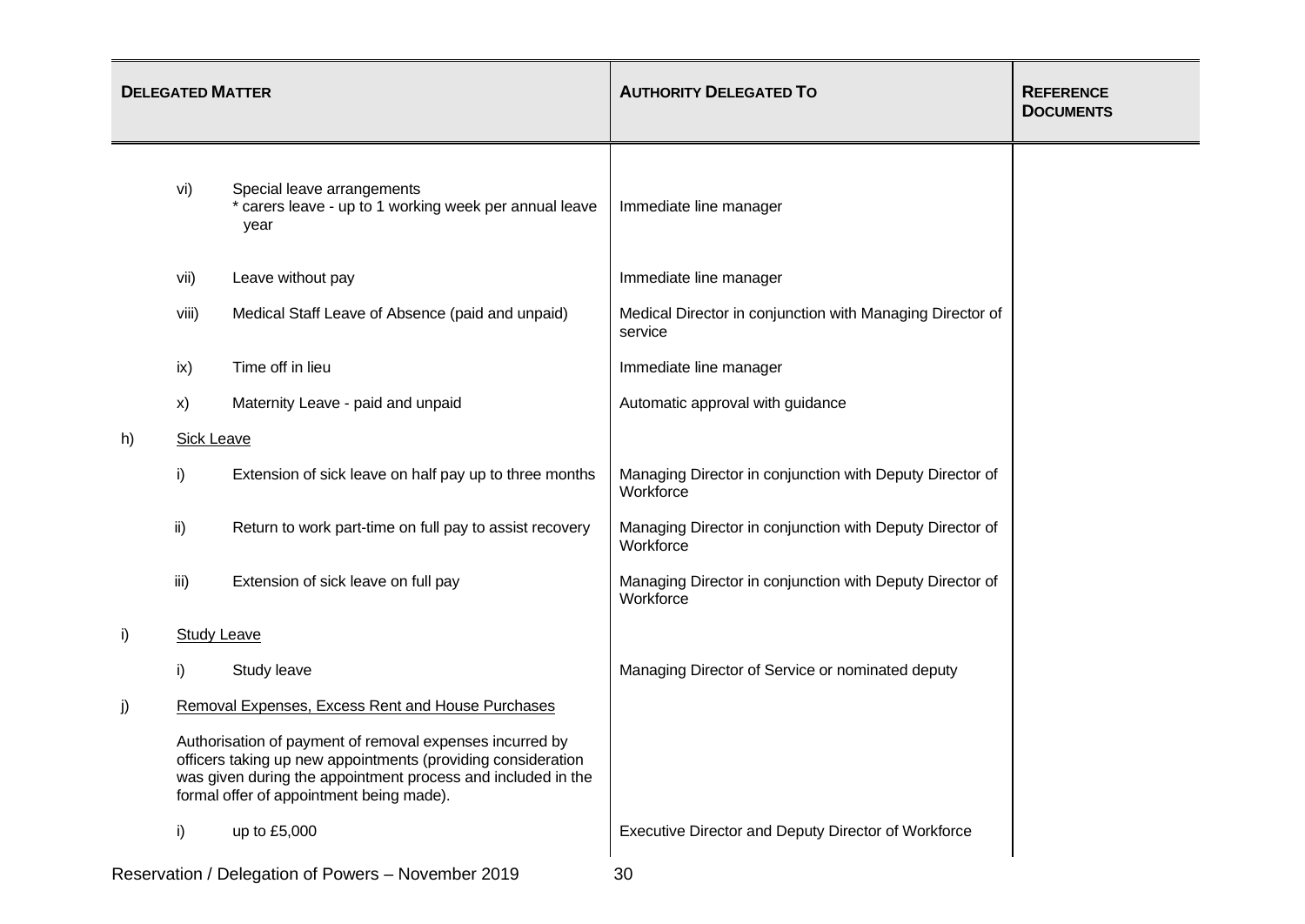|                                                                                                        | <b>DELEGATED MATTER</b>                                                                                                                                                                                          | <b>AUTHORITY DELEGATED TO</b>                                                                                                 | <b>REFERENCE</b><br><b>DOCUMENTS</b> |
|--------------------------------------------------------------------------------------------------------|------------------------------------------------------------------------------------------------------------------------------------------------------------------------------------------------------------------|-------------------------------------------------------------------------------------------------------------------------------|--------------------------------------|
|                                                                                                        | ii)<br>over £5,000                                                                                                                                                                                               | <b>Chief Executive</b>                                                                                                        |                                      |
| k)                                                                                                     | <b>Grievance Procedure</b>                                                                                                                                                                                       |                                                                                                                               |                                      |
|                                                                                                        | All grievances cases must be dealt with strictly in accordance<br>with the Grievance Procedure and the advice of a Human<br>Resources Officer must be sought when the grievance reaches<br>the level of Director | Deputy Director of Workforce                                                                                                  | <b>Trust Grievance</b><br>Procedure  |
| $\vert$                                                                                                | <b>Mobile Phone Users</b>                                                                                                                                                                                        |                                                                                                                               |                                      |
|                                                                                                        | Requests for new posts to be authorised as mobile telephone<br>users                                                                                                                                             | Managing Director or Senior Service Lead                                                                                      |                                      |
| m)                                                                                                     | Renewal of Fixed Term Contract                                                                                                                                                                                   | <b>Executive or Managing Director</b>                                                                                         |                                      |
| n)                                                                                                     | Redundancy<br>• Up to £99,999<br>$\bullet$ £100,000 and over                                                                                                                                                     | <b>Remuneration Committee</b><br>Remuneration Committee and NHS Improvement                                                   |                                      |
| O)                                                                                                     | Premature retirement                                                                                                                                                                                             | As per Trust Policy                                                                                                           |                                      |
| p)                                                                                                     | <b>III Health Retirement</b><br>Decision to pursue retirement on the grounds of ill-health                                                                                                                       | As per Trust Policy                                                                                                           |                                      |
| q)                                                                                                     | Dismissal                                                                                                                                                                                                        | All Directors and or dismissing officer as per Trust Policy                                                                   | <b>Disciplinary Procedures</b>       |
| 22.                                                                                                    | <b>Monitoring and Reporting of New Drugs</b>                                                                                                                                                                     |                                                                                                                               |                                      |
|                                                                                                        | Estimated total yearly cost up to £25,000                                                                                                                                                                        | <b>Medical Director</b>                                                                                                       | SFIs Section 9                       |
|                                                                                                        | Estimated total yearly cost above £25,000                                                                                                                                                                        | Drugs and Therapeutic Committee and Executive<br>Director and referred to Finance and Investment<br>Committee for information |                                      |
| 23.                                                                                                    | Authorisation of Sponsorship deals                                                                                                                                                                               | <b>Directors</b>                                                                                                              |                                      |
| 24.<br><b>Authorisation of Research Projects</b><br>Reservation / Delegation of Powers - November 2019 |                                                                                                                                                                                                                  | 31                                                                                                                            |                                      |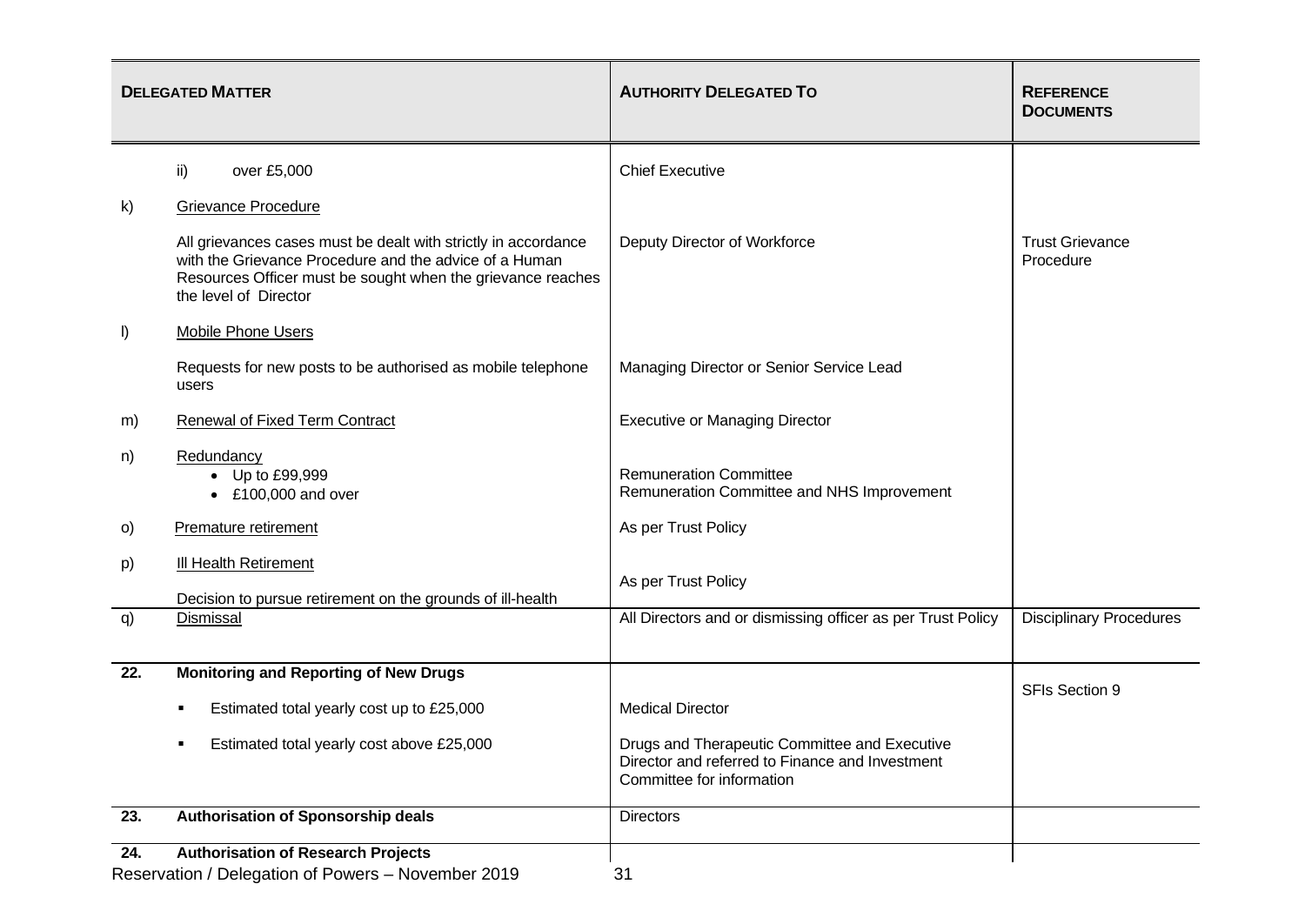| <b>DELEGATED MATTER</b>                            |                                                                                |                                                                                                  | <b>AUTHORITY DELEGATED TO</b>                                                                                        | <b>REFERENCE</b><br><b>DOCUMENTS</b> |
|----------------------------------------------------|--------------------------------------------------------------------------------|--------------------------------------------------------------------------------------------------|----------------------------------------------------------------------------------------------------------------------|--------------------------------------|
|                                                    |                                                                                |                                                                                                  |                                                                                                                      |                                      |
|                                                    |                                                                                |                                                                                                  | <b>Medical Director</b>                                                                                              |                                      |
| 25.                                                |                                                                                | <b>Authorisation of Clinical Trials</b>                                                          | Ethics Group and Medical Director                                                                                    |                                      |
| 26.                                                |                                                                                | <b>Insurance Policies and Risk Management</b>                                                    | Chief Executive and Chief Finance and Investment<br>Officer<br>Executive Director of Nursing, Quality and Governance | SFIs Section 22                      |
| 27.                                                |                                                                                | <b>Patients &amp; Relatives Complaints</b>                                                       |                                                                                                                      |                                      |
|                                                    | a)                                                                             | Overall responsibility for ensuring that all complaints<br>are dealt with effectively            | <b>Managing Director</b>                                                                                             |                                      |
|                                                    | b)                                                                             | Responsibility for ensuring complaints relating to a<br>directorate are investigated thoroughly. | <b>Managing Director</b>                                                                                             |                                      |
|                                                    | c)                                                                             | Medico - Legal Complaints<br>Co-ordination of their management.                                  | <b>Chief Executive</b>                                                                                               |                                      |
| 28.                                                | <b>Relationships with Press</b><br><b>Enquiries</b>                            |                                                                                                  |                                                                                                                      |                                      |
|                                                    |                                                                                |                                                                                                  |                                                                                                                      |                                      |
|                                                    | $\circ$                                                                        | <b>Within Hours</b>                                                                              | Chief Executive or nominated officer                                                                                 |                                      |
|                                                    | $\circ$                                                                        | <b>Outside Hours</b>                                                                             | Officer on call or Director                                                                                          |                                      |
| 29.                                                | <b>Outbreaks</b>                                                               | <b>Management of Infectious Diseases &amp; Notifiable</b>                                        | <b>Medical Director</b>                                                                                              |                                      |
| 30.                                                | Facilities for staff not employed by the Trust to gain<br>practical experience |                                                                                                  |                                                                                                                      |                                      |
|                                                    |                                                                                | Professional Recognition, Honorary Consultant<br>Contracts, & Insurance of Medical Staff.        | <b>Executive Management Team</b>                                                                                     |                                      |
|                                                    |                                                                                | Other contracts                                                                                  | <b>Relevant Executive Director</b>                                                                                   |                                      |
|                                                    |                                                                                | Work experience students                                                                         | Deputy Director of Workforce                                                                                         |                                      |
| Reservation / Delegation of Powers - November 2019 |                                                                                |                                                                                                  | 32                                                                                                                   |                                      |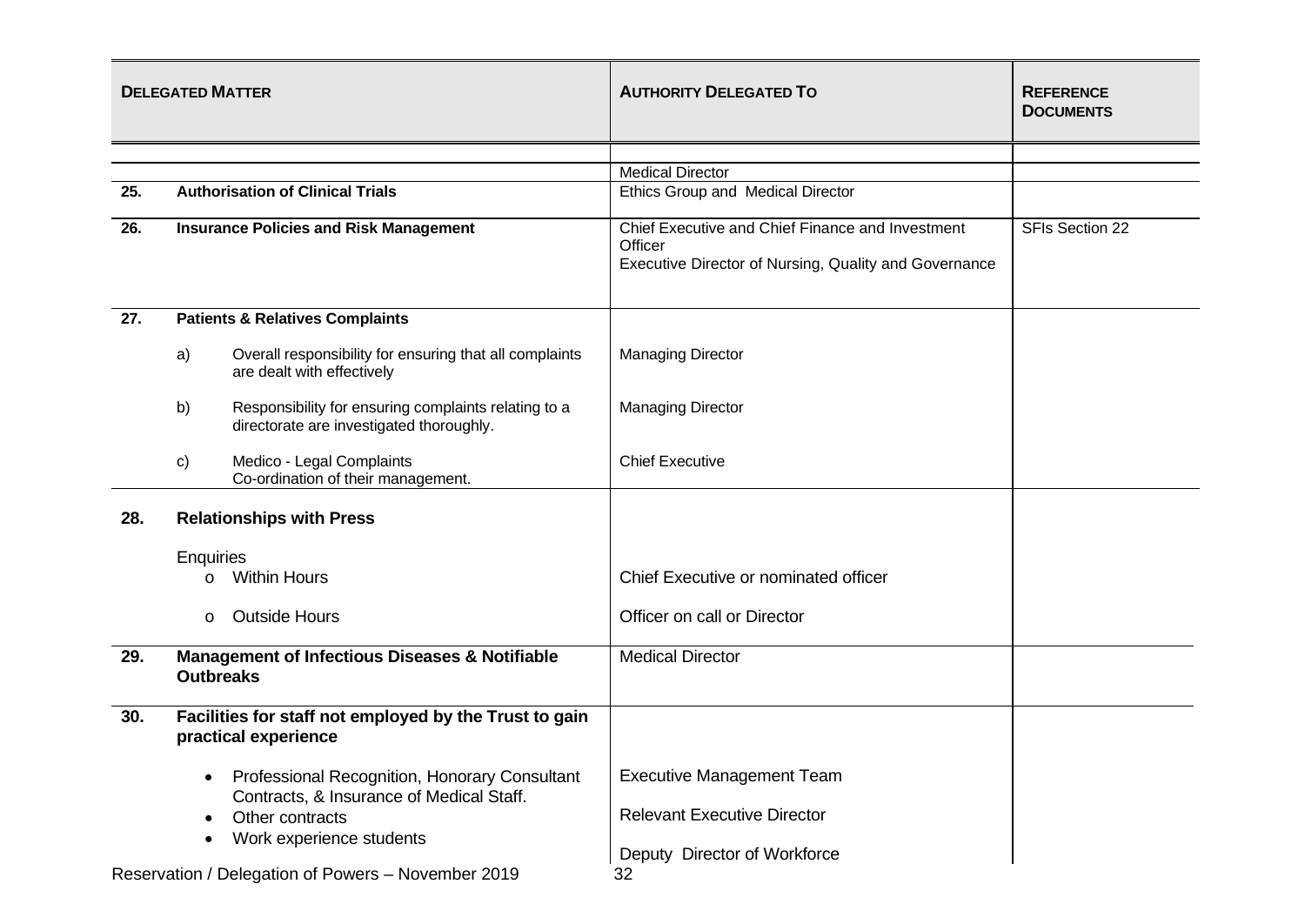|     | <b>DELEGATED MATTER</b>                                            | <b>AUTHORITY DELEGATED TO</b> | <b>REFERENCE</b><br><b>DOCUMENTS</b> |
|-----|--------------------------------------------------------------------|-------------------------------|--------------------------------------|
|     |                                                                    |                               |                                      |
| 31. | The keeping of a Declaration of Interests Register                 | <b>Chief Executive</b>        | SOs Section 7                        |
| 32. | Reporting of sealings in accordance with Standing<br><b>Orders</b> | <b>Chief Executive</b>        | SO <sub>s</sub> Section 8            |
| 33. | The keeping of a register of Sealings                              | <b>Chief Executive</b>        | SOs Section 8                        |
| 34. | <b>Retention of Records</b>                                        | <b>Chief Executive</b>        | <b>SFIs Section 21</b>               |
| 35. | <b>Clinical Audit</b>                                              | <b>Chief Executive</b>        | <b>SFIs Section 22</b>               |